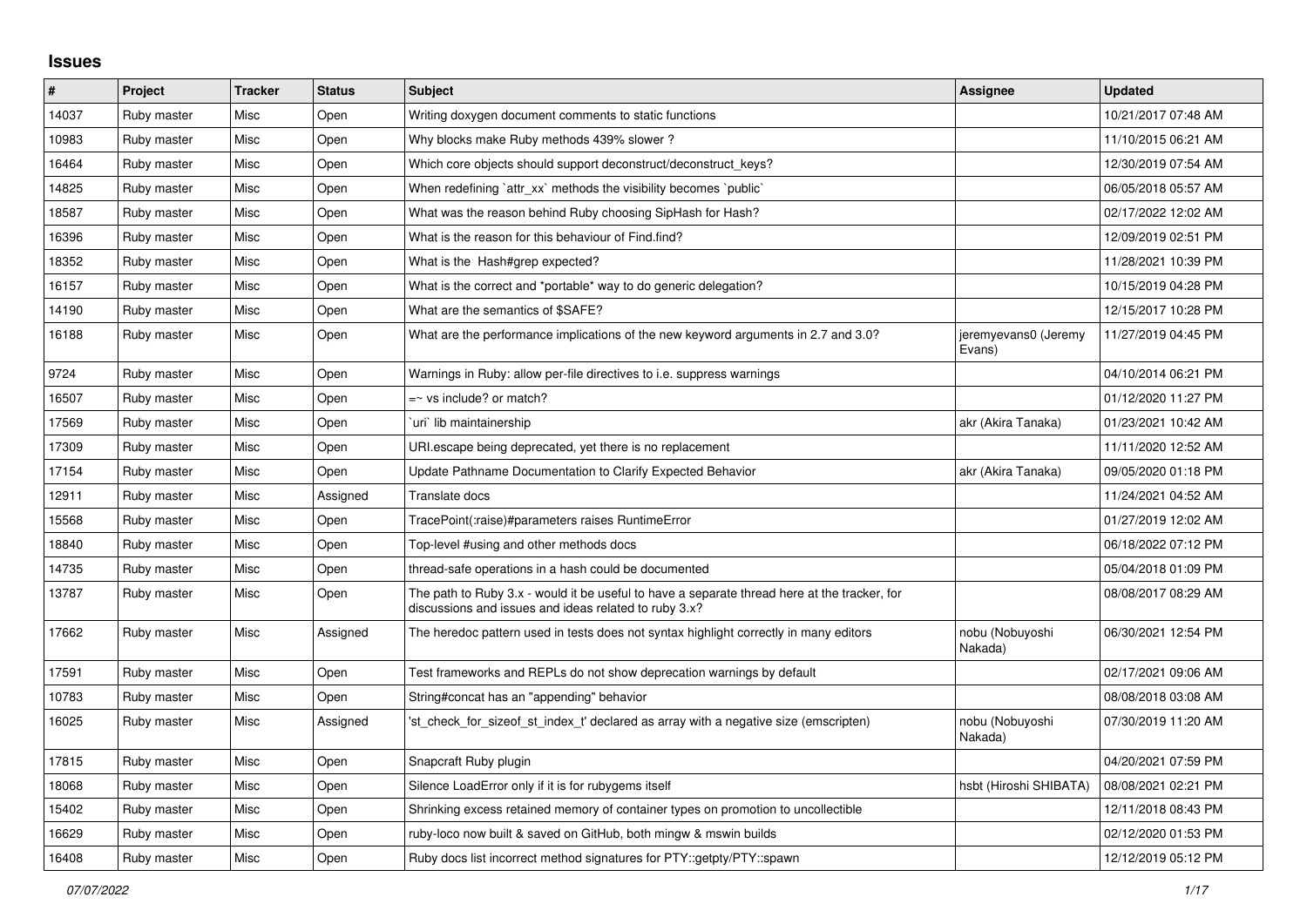| $\vert$ # | Project     | <b>Tracker</b> | <b>Status</b> | <b>Subject</b>                                                                                                             | <b>Assignee</b>              | <b>Updated</b>      |
|-----------|-------------|----------------|---------------|----------------------------------------------------------------------------------------------------------------------------|------------------------------|---------------------|
| 14149     | Ruby master | Misc           | Open          | Ruby Birthday Thread - 25th years anniversary                                                                              |                              | 12/02/2017 01:40 AM |
| 13968     | Ruby master | Misc           | Open          | [Ruby 3.x perhaps] - A (minimal?) static variant of ruby                                                                   |                              | 01/14/2018 03:24 PM |
| 16895     | Ruby master | Misc           | Open          | Request for cooperation: Try your applications/libraries with master branch and debug options                              |                              | 05/15/2020 11:51 PM |
| 11295     | Ruby master | Misc           | Open          | Request for comments about error messages                                                                                  |                              | 10/22/2015 09:12 AM |
| 16747     | Ruby master | Misc           | Assigned      | Repository reorganization request                                                                                          | nobu (Nobuyoshi<br>Nakada)   | 05/22/2020 01:30 PM |
| 10541     | Ruby master | Misc           | Open          | Remove shorthand string interpolation syntax                                                                               | matz (Yukihiro<br>Matsumoto) | 10/08/2015 05:44 PM |
| 18371     | Ruby master | Misc           | Assigned      | Release branches (release information in general)                                                                          | naruse (Yui NARUSE)          | 03/23/2022 10:32 PM |
| 15802     | Ruby master | Misc           | Open          | Reduce the minimum string buffer size from 127 to 63 bytes                                                                 | ko1 (Koichi Sasada)          | 07/30/2019 04:04 AM |
| 17376     | Ruby master | Misc           | Assigned      | Reduce number of GitHub Actions                                                                                            | shyouhei (Shyouhei<br>Urabe) | 12/10/2020 11:50 AM |
| 17053     | Ruby master | Misc           | Open          | RDoc for Hash Keys                                                                                                         |                              | 07/28/2020 01:21 AM |
| 14692     | Ruby master | Misc           | Open          | Question: Ruby stdlib's Option Parser                                                                                      | nobu (Nobuyoshi<br>Nakada)   | 04/22/2018 05:53 AM |
| 18420     | Ruby master | Misc           | Open          | Question about how to handle IO.pipe reader and writer when forking                                                        |                              | 12/22/2021 12:04 AM |
| 18761     | Ruby master | Misc           | Open          | provide an example wasm project                                                                                            | katei (Yuta Saito)           | 05/23/2022 11:01 AM |
| 13804     | Ruby master | Misc           | Open          | Protected methods cannot be overridden                                                                                     |                              | 08/10/2017 09:41 PM |
| 18150     | Ruby master | Misc           | Open          | Proposal: Deprecate leading zero syntax to declare octals, since it's extremely confusing (and<br>Python 3 removed it too) |                              | 09/04/2021 03:21 AM |
| 17565     | Ruby master | Misc           | Open          | Prefer use of access(2) in rb_file_load_ok() to check for existence of require'd files                                     |                              | 01/21/2021 08:52 PM |
| 16487     | Ruby master | Misc           | Open          | Potential for SIMD usage in ruby-core                                                                                      |                              | 01/16/2020 05:25 AM |
| 17586     | Ruby master | Misc           | Open          | Please run Windows CI in all std-lib repos                                                                                 |                              | 01/28/2021 02:34 PM |
| 10628     | Ruby master | Misc           | Open          | Peformance of URI module                                                                                                   | naruse (Yui NARUSE)          | 12/26/2014 04:08 PM |
| 10791     | Ruby master | Misc           | Assigned      | [PATCH 1/1] Remove unnecessary passing value from doc for Observable                                                       |                              | 08/10/2018 10:51 AM |
| 13634     | Ruby master | Misc           | Open          | NilClass is lying about respond_to?(:clone)                                                                                |                              | 06/06/2017 08:27 AM |
| 16114     | Ruby master | Misc           | Open          | Naming of "beginless range"                                                                                                |                              | 10/08/2019 03:06 PM |
| 16267     | Ruby master | Misc           | Open          | MinGW CI - add to Actions?                                                                                                 |                              | 10/21/2019 01:10 AM |
| 18888     | Ruby master | Misc           | Open          | Migrate ruby-lang.org mail services to Google Domains and Google Workspace                                                 |                              | 06/30/2022 09:14 PM |
| 14770     | Ruby master | Misc           | Open          | [META] DevelopersMeeting                                                                                                   |                              | 05/17/2018 12:28 PM |
| 16124     | Ruby master | Misc           | Assigned      | Let the transient heap belong to objspace                                                                                  | ko1 (Koichi Sasada)          | 11/18/2019 08:48 AM |
| 15007     | Ruby master | Misc           | Open          | Let all Init_xxx and extension APIs frequently called from init code paths be considered cold                              | naruse (Yui NARUSE)          | 12/06/2018 11:05 AM |
| 16160     | Ruby master | Misc           | Open          | Lazy init thread local storage                                                                                             |                              | 09/22/2019 01:55 AM |
| 18725     | Ruby master | Misc           | Open          | IO#write and IO#wait_writable block for write pipe if read pipe is closed in other thread on<br>OpenBSD                    |                              | 04/13/2022 11:20 PM |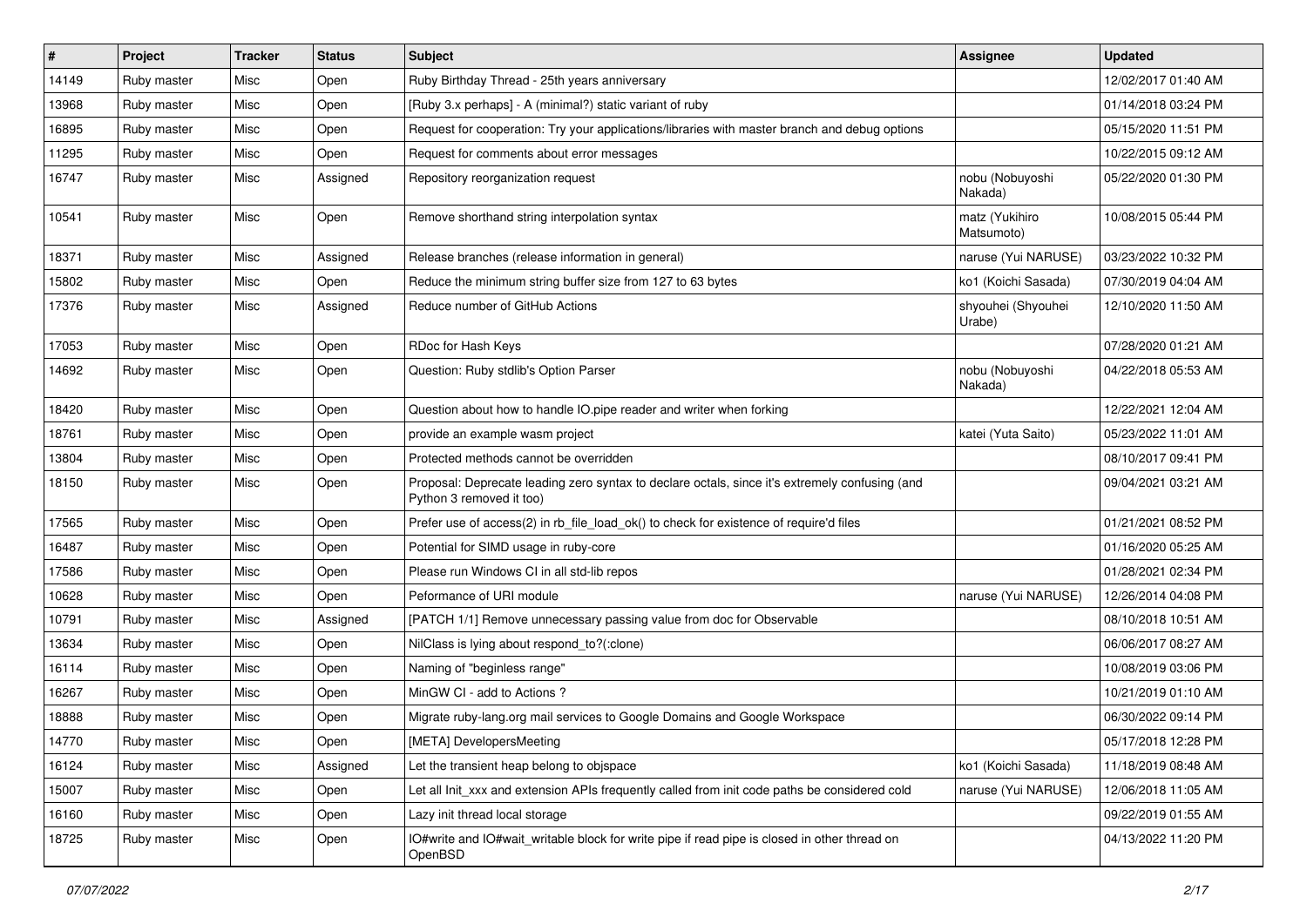| $\vert$ # | Project     | <b>Tracker</b> | <b>Status</b> | <b>Subject</b>                                                                                                                      | <b>Assignee</b>                 | <b>Updated</b>      |
|-----------|-------------|----------------|---------------|-------------------------------------------------------------------------------------------------------------------------------------|---------------------------------|---------------------|
| 10513     | Ruby master | Misc           | Open          | instance_eval yields the receiver, but is documented to yield no arguments                                                          | zzak (Zachary Scott)            | 11/14/2014 10:29 PM |
| 12751     | Ruby master | Misc           | Open          | Incompatibility of Ruby 3                                                                                                           |                                 | 09/14/2016 12:48 PM |
| 16512     | Ruby master | Misc           | Assigned      | Improving `www.ruby-lang.org` reference by merging with `rubyreferences.github.io`                                                  | zverok (Victor Shepelev)        | 02/01/2022 12:28 PM |
| 15744     | Ruby master | Misc           | Open          | Improvement needed to documentation of 'Literals'                                                                                   |                                 | 06/24/2019 02:27 AM |
| 17199     | Ruby master | Misc           | Open          | id outputed by inspect and to_s output does not allow to find actual object_id and vice-versa                                       |                                 | 10/20/2020 09:35 PM |
| 16436     | Ruby master | Misc           | Open          | hash missing #last method, make it not so consistent (it has #first)                                                                |                                 | 01/06/2021 09:47 AM |
| 15431     | Ruby master | Misc           | Open          | Hashes and arrays should not require commas to seperate values when using new lines                                                 |                                 | 12/18/2018 11:05 AM |
| 10312     | Ruby master | Misc           | Open          | Give people more control over how the ruby parser sees code and lexical code elements<br>(valid/invalid - toggle options) + macros  |                                 | 01/20/2016 05:14 PM |
| 15136     | Ruby master | Misc           | Open          | Fix - Wparentheses warnings                                                                                                         |                                 | 09/20/2018 09:41 AM |
| 18082     | Ruby master | Misc           | Open          | FileUtils.remove_entry_secure has inconsistent document                                                                             |                                 | 08/17/2021 04:26 PM |
| 13209     | Ruby master | Misc           | Open          | fact.rb in ruby/sample variations                                                                                                   |                                 | 02/14/2017 12:10 AM |
| 15806     | Ruby master | Misc           | Assigned      | Explicitly initialise encodings on init to remove branches on encoding lookup                                                       | nobu (Nobuyoshi<br>Nakada)      | 08/29/2019 04:29 AM |
| 18891     | Ruby master | Misc           | Open          | Expand tabs in C code                                                                                                               |                                 | 07/07/2022 12:20 AM |
| 11355     | Ruby master | Misc           | Open          | Exceptions inheriting from Timeout:: Error should behave the same way                                                               |                                 | 07/15/2015 04:59 PM |
| 17174     | Ruby master | Misc           | Open          | 'Error relocating, symbol not found" error when compiling a native extension on Alpine with Ruby<br>$>=2.4$                         |                                 | 10/06/2020 11:19 AM |
| 10424     | Ruby master | Misc           | Open          | Error message when sorting NaN                                                                                                      |                                 | 10/25/2014 02:13 PM |
| 16235     | Ruby master | Misc           | Open          | ENV.assoc spec test does not test invalid name                                                                                      |                                 | 10/05/2019 10:53 PM |
| 17637     | Ruby master | Misc           | Open          | Endless ranges with 'nil' boundary weird behavior                                                                                   |                                 | 02/19/2021 07:57 AM |
| 15510     | Ruby master | Misc           | Open          | Easter egg in Thread.handle_interrupt                                                                                               |                                 | 01/05/2019 11:53 PM |
| 11783     | Ruby master | Misc           | Open          | Do you have any idea if you have a budgets?                                                                                         |                                 | 05/16/2019 09:06 PM |
| 16659     | Ruby master | Misc           | Open          | Documentation on Regexp missing for absence pattern (?~pat)                                                                         |                                 | 02/27/2020 04:16 PM |
| 13622     | Ruby master | Misc           | Assigned      | Documentation missing                                                                                                               | stomar (Marcus<br>Stollsteimer) | 06/03/2017 07:27 AM |
| 15654     | Ruby master | Misc           | Open          | Documentation for Complex is wrong or misleading                                                                                    |                                 | 03/11/2019 11:55 AM |
| 15249     | Ruby master | Misc           | Open          | Documentation for attr_accessor and attr_reader should be corrected                                                                 |                                 | 10/23/2018 08:09 PM |
| 14673     | Ruby master | Misc           | Open          | Documentation for `Array#drop` / `drop_while` unclear in regard to modification                                                     |                                 | 04/10/2018 09:51 AM |
| 12595     | Ruby master | Misc           | Open          | Documentation                                                                                                                       |                                 | 07/18/2016 04:39 PM |
| 15224     | Ruby master | Misc           | Open          | [DOCs] Minor inconsistency in class Array #initialize_copy -<br>https://ruby-doc.org/core-2.5.1/Array.html#method-i-initialize_copy |                                 | 10/13/2018 02:26 PM |
| 13497     | Ruby master | Misc           | Open          | Docs, code samples, Ripper example                                                                                                  |                                 | 04/23/2017 04:27 AM |
| 16803     | Ruby master | Misc           | Open          | Discussion: those internal macros reside in public API headers                                                                      |                                 | 05/14/2020 12:27 PM |
| 16130     | Ruby master | Misc           | Open          | [Discussion / Ideas] Finding a good name for the concept of/behind guilds - primarily the NAME                                      |                                 | 08/27/2019 04:00 PM |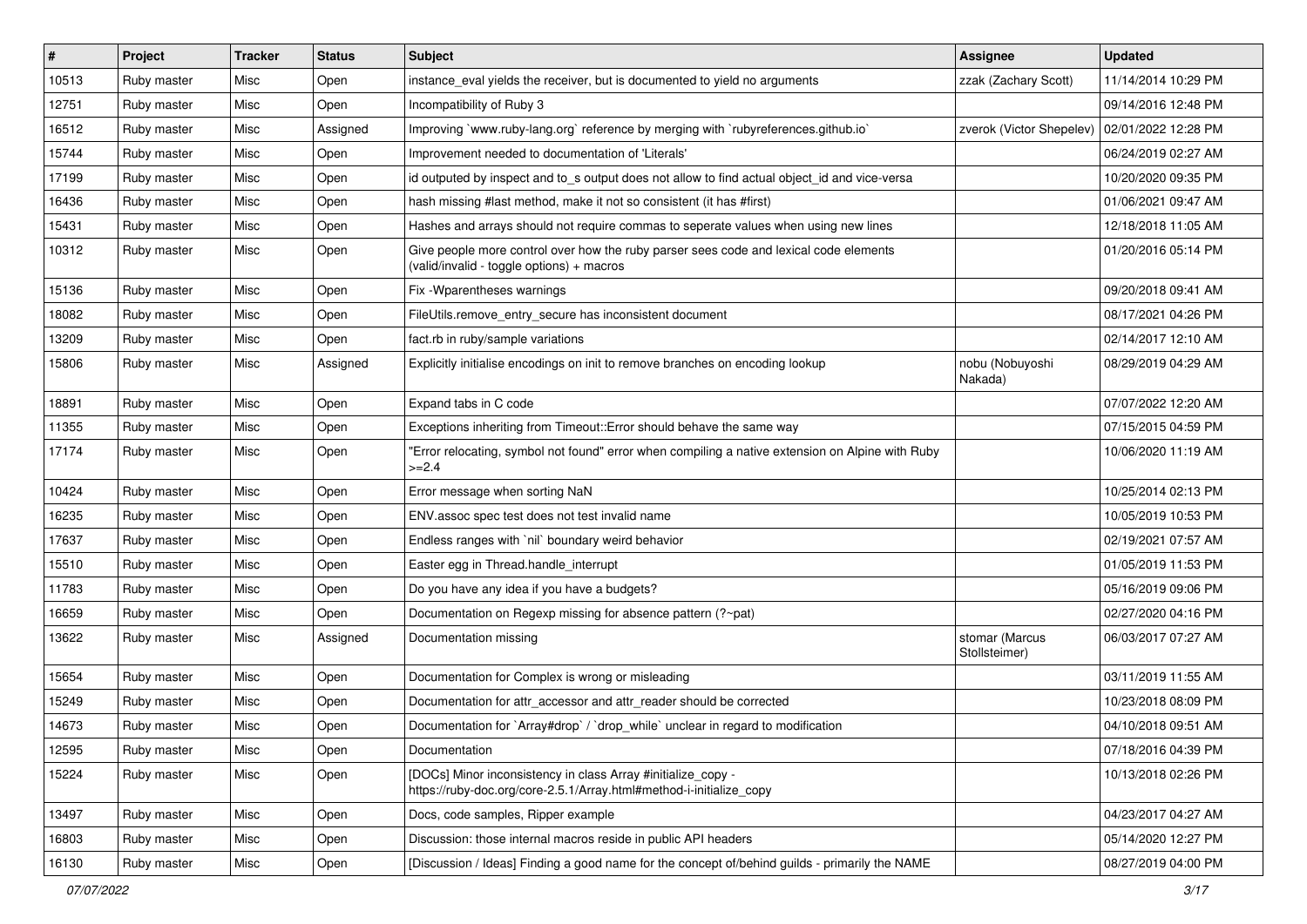| $\vert$ # | Project     | <b>Tracker</b> | <b>Status</b> | Subject                                                                                     | <b>Assignee</b>              | <b>Updated</b>      |
|-----------|-------------|----------------|---------------|---------------------------------------------------------------------------------------------|------------------------------|---------------------|
| 18836     | Ruby master | Misc           | Open          | DevMeeting-2022-07-21                                                                       |                              | 07/06/2022 09:15 PM |
| 16630     | Ruby master | Misc           | Assigned      | Deprecate pub/ruby/*snapshot* and use pub/ruby/snapshot/* instead                           | matz (Yukihiro<br>Matsumoto) | 02/27/2020 09:52 AM |
| 9136      | Ruby master | Misc           | Assigned      | Deprecated Enumerator.new(object, method) bad for BasicObject                               | zzak (Zachary Scott)         | 11/23/2013 03:58 AM |
| 15418     | Ruby master | Misc           | Open          | Date.parse('2018')                                                                          |                              | 12/15/2018 09:17 PM |
| 17502     | Ruby master | Misc           | Open          | C vs Ruby                                                                                   | ko1 (Koichi Sasada)          | 12/02/2021 07:53 PM |
| 17683     | Ruby master | Misc           | Open          | Current status of beginless range (experimental or not)                                     |                              | 06/05/2021 07:22 AM |
| 13072     | Ruby master | Misc           | Open          | Current state of date standard library                                                      |                              | 09/02/2017 05:38 PM |
| 14760     | Ruby master | Misc           | Open          | cross-thread IO#close semantics                                                             | matz (Yukihiro<br>Matsumoto) | 05/17/2018 08:21 AM |
| 16805     | Ruby master | Misc           | Assigned      | Coroutine's license is unclear                                                              | ReiOdaira (Rei Odaira)       | 07/01/2021 10:09 PM |
| 17137     | Ruby master | Misc           | Open          | Cooperation on maintaining official docker ruby images                                      |                              | 09/02/2020 05:03 PM |
| 9516      | Ruby master | Misc           | Open          | Consolidate all deprecation messages to one or more helper methods                          |                              | 02/13/2014 05:11 PM |
| 10560     | Ruby master | Misc           | Assigned      | confusion between $x=x+y$ , $x+=y$ , x.concat(y) and y.each{ z  $x<}$                       | zzak (Zachary Scott)         | 01/05/2018 09:02 PM |
| 16346     | Ruby master | Misc           | Open          | Confusing macro name: RUBY_MARK_NO_PIN_UNLESS_NULL                                          |                              | 11/13/2019 07:39 AM |
| 12277     | Ruby master | Misc           | Open          | Coding rule: colum number                                                                   |                              | 04/13/2016 06:32 PM |
| 17390     | Ruby master | Misc           | Open          | Class and method-level docs for Ractor                                                      |                              | 12/13/2020 06:33 PM |
| 15487     | Ruby master | Misc           | Assigned      | Clarify default gems maintanance policy                                                     | hsbt (Hiroshi SHIBATA)       | 12/30/2018 08:42 PM |
| 11570     | Ruby master | Misc           | Open          | Clarify autoload chaining behavior                                                          |                              | 10/06/2015 04:52 PM |
| 17829     | Ruby master | Misc           | Open          | Clang/LLVM correctness of x64-mingw32 build (`shorten-64-to-32` warnings)                   |                              | 04/26/2021 04:23 PM |
| 17720     | Ruby master | Misc           | Assigned      | Cirrus CI to check non-x86_64 architecture cases by own machines                            | jaruga (Jun Aruga)           | 09/26/2021 10:24 AM |
| 18726     | Ruby master | Misc           | Open          | CI Error on c99 and c2x                                                                     | shyouhei (Shyouhei<br>Urabe) | 04/19/2022 09:05 AM |
| 16750     | Ruby master | Misc           | Open          | Change typedef of VALUE for better type checking                                            |                              | 04/03/2020 02:34 AM |
| 9832      | Ruby master | Misc           | Open          | better concurrency in threads                                                               |                              | 05/12/2014 12:33 PM |
| 16671     | Ruby master | Misc           | Open          | <b>BASERUBY</b> version policy                                                              |                              | 03/05/2020 01:11 AM |
| 16678     | Ruby master | Misc           | Open          | Array#values_at has unintuitive behavior when supplied a range starting with negative index |                              | 03/09/2020 02:06 PM |
| 17399     | Ruby master | Misc           | Open          | Are endless methods experimental?                                                           |                              | 12/22/2020 07:05 PM |
| 14917     | Ruby master | Misc           | Assigned      | Add RDoc documents to tar ball                                                              | aycabta (aycabta .)          | 07/21/2018 09:29 AM |
| 15202     | Ruby master | Misc           | Open          | Adding Coverity Scan to CI to see the result casually                                       |                              | 10/25/2018 10:50 AM |
| 18248     | Ruby master | Misc           | Open          | Add Feature Triaging Guide                                                                  |                              | 10/12/2021 03:21 PM |
| 15514     | Ruby master | Misc           | Open          | Add documentation for implicit array decomposition                                          |                              | 01/10/2019 04:43 PM |
| 14768     | Ruby master | Misc           | Open          | Add documentation for    and &&                                                             |                              | 05/17/2018 09:45 AM |
| 18404     | Ruby master | Misc           | Open          | 3.1 documentation problems tracking ticket                                                  |                              | 12/24/2021 03:59 PM |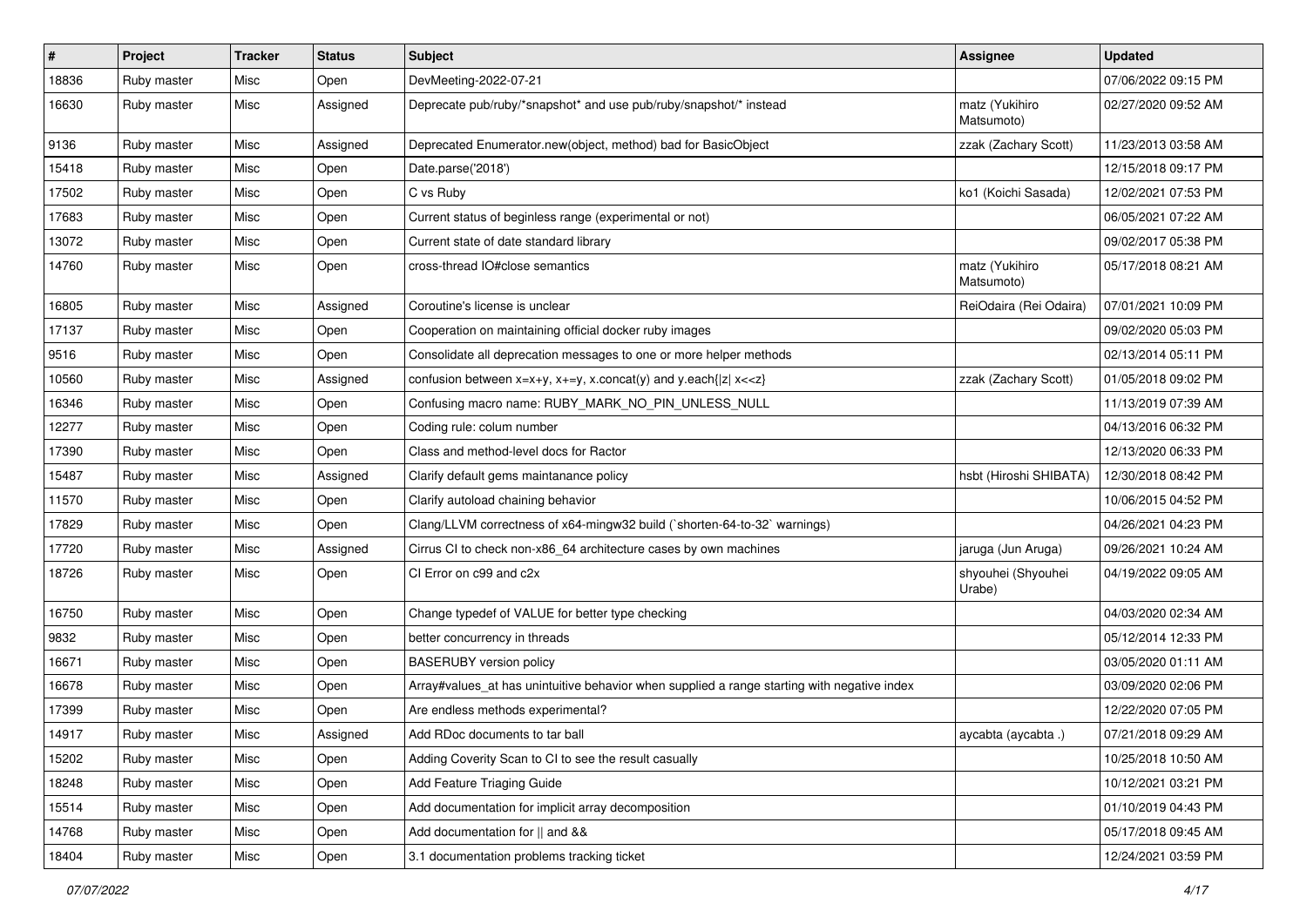| $\vert$ # | Project     | <b>Tracker</b> | <b>Status</b> | Subject                                                                                                            | Assignee                              | <b>Updated</b>      |
|-----------|-------------|----------------|---------------|--------------------------------------------------------------------------------------------------------------------|---------------------------------------|---------------------|
| 17422     | Ruby master | Misc           | Open          | 3.0 documentation problems tracking ticket                                                                         |                                       | 12/24/2020 12:51 PM |
| 8061      | Ruby master | Feature        | Open          | 000000000000000                                                                                                    | matz (Yukihiro<br>Matsumoto)          | 12/25/2017 06:15 PM |
| 9816      | Ruby master | Feature        | Assigned      | 00000000000000000000                                                                                               | matz (Yukihiro<br>Matsumoto)          | 10/28/2014 08:29 AM |
| 14800     | Ruby master | Feature        | Open          | Zlib::GzipReader#read does not support 2nd argument                                                                |                                       | 08/26/2019 07:49 PM |
| 18440     | Ruby master | Feature        | Open          | YJIT is enabled if any YJIT tuning options are set                                                                 |                                       | 12/30/2021 08:17 PM |
| 14625     | Ruby master | Feature        | Open          | yield_self accepts an argument, calling to_proc                                                                    |                                       | 03/30/2018 06:52 AM |
| 9401      | Ruby master | Feature        | Open          | Yet another syntax for literal anonymous functions (lambdas)                                                       |                                       | 12/23/2021 11:43 PM |
| 7788      | Ruby master | Feature        | Open          | YAML Tag Schema Support                                                                                            | tenderlovemaking<br>(Aaron Patterson) | 12/25/2017 06:15 PM |
| 11781     | Ruby master | Feature        | Open          | Would it be possible to alias .prepend() towards .unshift() for class Array by default?                            |                                       | 12/09/2015 12:46 PM |
| 16128     | Ruby master | Feature        | Open          | Would it be possible for ruby to warn about case/when menu options separated by a trailing, but<br>accidental ','? |                                       | 08/26/2019 09:56 AM |
| 14723     | Ruby master | Feature        | Open          | [WIP] sleepy GC                                                                                                    |                                       | 05/18/2018 09:13 AM |
| 14348     | Ruby master | Feature        | Open          | win32ole: enable using coclass-es with multiple IDispatch implementations                                          |                                       | 01/10/2018 11:35 AM |
| 9909      | Ruby master | Feature        | Open          | why shouldn't constant lookup check the nesting of module's name                                                   |                                       | 06/07/2014 02:18 AM |
| 17550     | Ruby master | Feature        | Open          | Why no function to get all subdirectories of a directory?                                                          |                                       | 01/18/2021 08:57 AM |
| 18291     | Ruby master | Feature        | Open          | When use $=\sim$ with named group, if regex is on the right side, variable not defined.                            |                                       | 11/06/2021 12:36 PM |
| 16971     | Ruby master | Feature        | Open          | weak_ref&.some_method should behave like object&.some_method                                                       |                                       | 06/19/2020 03:17 PM |
| 15817     | Ruby master | Feature        | Open          | Warnings for undef_method and remove_method on initialize()                                                        |                                       | 05/02/2019 09:11 AM |
| 16755     | Ruby master | Feature        | Open          | warning: `if' at the end of line without an expression                                                             |                                       | 04/03/2020 11:28 PM |
| 10728     | Ruby master | Feature        | Open          | Warning for Fixnum#size to use RbConfig::SIZEOF['long']                                                            |                                       | 01/11/2015 04:23 PM |
| 9613      | Ruby master | Feature        | Open          | Warn about unsafe ossl ciphers                                                                                     |                                       | 09/13/2015 03:27 AM |
| 6613      | Ruby master | Feature        | Assigned      | VT_RECORD, IRecordInfo Support in WIN32OLE                                                                         | suke (Masaki Suketa)                  | 12/25/2017 06:15 PM |
| 12589     | Ruby master | Feature        | Open          | VM performance improvement proposal                                                                                |                                       | 02/20/2018 05:00 AM |
| 8404      | Ruby master | Feature        | Open          | virtual, hooked or read only global variabels for ruby only code too                                               |                                       | 05/14/2013 09:19 PM |
| 14602     | Ruby master | Feature        | Open          | Version of dig that raises error if a key is not present                                                           |                                       | 05/25/2022 12:02 PM |
| 18376     | Ruby master | Feature        | Open          | Version comparison API                                                                                             |                                       | 12/30/2021 10:33 AM |
| 12114     | Ruby master | Feature        | Open          | \$VERBOSE = true is being ignored                                                                                  |                                       | 02/26/2016 02:00 PM |
| 9174      | Ruby master | Feature        | Open          | value receiving block for Hash#has_key?                                                                            |                                       | 11/29/2013 06:33 AM |
| 14079     | Ruby master | Feature        | Open          | Validate argument list without calling method                                                                      |                                       | 11/07/2017 03:20 AM |
| 17355     | Ruby master | Feature        | Assigned      | Using same set of names in or-patterns (pattern matching with $Foo(x)   Bar(x)$ )                                  | ktsj (Kazuki Tsujimoto)               | 09/13/2021 09:11 AM |
| 12086     | Ruby master | Feature        | Open          | using: option for instance_eval etc.                                                                               |                                       | 12/29/2019 07:46 PM |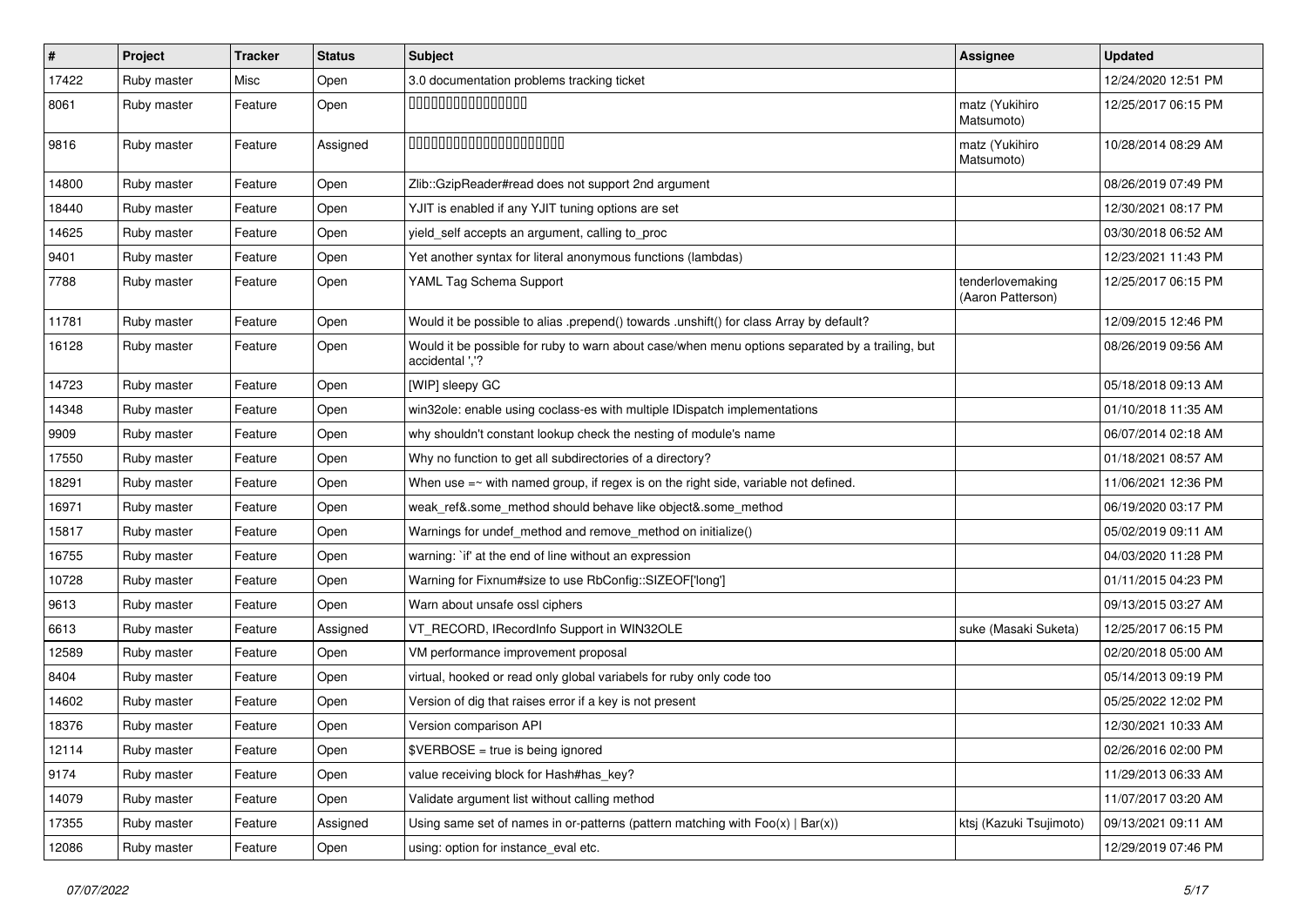| $\sharp$ | <b>Project</b> | <b>Tracker</b> | <b>Status</b> | Subject                                                                                        | <b>Assignee</b>         | <b>Updated</b>      |
|----------|----------------|----------------|---------------|------------------------------------------------------------------------------------------------|-------------------------|---------------------|
| 12435    | Ruby master    | Feature        | Open          | Using connect_nonblock to open TCP connections in Net::HTTP#connect                            |                         | 06/06/2016 12:42 AM |
| 12653    | Ruby master    | Feature        | Assigned      | Use wide WinAPI for rb_w32_getcwd                                                              | usa (Usaku<br>NAKAMURA) | 09/12/2016 06:35 AM |
| 10371    | Ruby master    | Feature        | Open          | Use Thread#handle_interrupt in MonitorMixin                                                    |                         | 12/23/2021 11:43 PM |
| 16684    | Ruby master    | Feature        | Open          | Use the word "to" instead of "from" in backtrace                                               |                         | 04/10/2020 07:58 AM |
| 13047    | Ruby master    | Feature        | Assigned      | Use String literal instead of `String#+` for multiline pretty-printing of multiline strings    | akr (Akira Tanaka)      | 02/22/2017 07:09 AM |
| 12928    | Ruby master    | Feature        | Open          | Use socket conect_timeout in net stdlib for open_timeout                                       |                         | 12/02/2019 09:20 PM |
| 18369    | Ruby master    | Feature        | Open          | users.detect(:name, "Dorian") as shorthand for users.detect { $ user $ user.name == "Dorian" } |                         | 12/03/2021 02:23 PM |
| 10755    | Ruby master    | Feature        | Open          | Use rb_define_alias instead of rb_define_method for rb_cHash                                   |                         | 07/27/2021 11:09 AM |
| 14718    | Ruby master    | Feature        | Open          | Use jemalloc by default?                                                                       |                         | 03/25/2020 06:38 PM |
| 13881    | Ruby master    | Feature        | Open          | Use getcontext/setcontext on OS X                                                              |                         | 09/08/2017 09:13 AM |
| 10251    | Ruby master    | Feature        | Open          | URI: Support wildcards (globbing) in no_proxy                                                  |                         | 12/16/2015 05:22 AM |
| 14411    | Ruby master    | Feature        | Open          | URI#secure?                                                                                    |                         | 02/11/2018 03:44 PM |
| 18639    | Ruby master    | Feature        | Open          | Update Unicode data to Unicode Version 15.0.0                                                  | duerst (Martin Dürst)   | 03/22/2022 07:38 PM |
| 16027    | Ruby master    | Feature        | Assigned      | Update Ruby's dtrace / USDT API to match what is exposed via the TracePoint API                | ko1 (Koichi Sasada)     | 08/03/2019 02:41 AM |
| 11690    | Ruby master    | Feature        | Open          | Update Hash during multiple assignment                                                         |                         | 12/10/2015 12:26 PM |
| 17562    | Ruby master    | Feature        | Open          | Update -E option in --help                                                                     |                         | 01/19/2021 05:38 PM |
| 15413    | Ruby master    | Feature        | Open          | unmarkable C stack (3rd stack)                                                                 |                         | 12/15/2018 01:13 AM |
| 11625    | Ruby master    | Feature        | Assigned      | Unlock GVL for SHA1 calculations                                                               |                         | 09/25/2018 11:26 AM |
| 15781    | Ruby master    | Feature        | Open          | Unify Method List Introspection?                                                               |                         | 04/21/2019 11:16 PM |
| 17825    | Ruby master    | Feature        | Open          | Uniformize Float::INFINITY and Date::infinity.new                                              |                         | 05/04/2021 01:43 AM |
| 18798    | Ruby master    | Feature        | Open          | 'UnboundMethod#==' with inherited classes                                                      |                         | 05/25/2022 12:32 AM |
| 10879    | Ruby master    | Feature        | Open          | UnboundMethod#to_proc                                                                          |                         | 02/21/2015 07:56 PM |
| 17950    | Ruby master    | Feature        | Open          | Unable to pattern-match against a String key                                                   |                         | 06/15/2021 11:42 AM |
| 12625    | Ruby master    | Feature        | Open          | TypeError.assert, ArgumentError.assert                                                         |                         | 08/10/2016 04:36 AM |
| 16471    | Ruby master    | Feature        | Open          | Two feature requests for WeakRef: get original object, callback feature                        |                         | 01/02/2020 03:44 PM |
| 17566    | Ruby master    | Feature        | Open          | Tune thread QoS / efficiency on macOS                                                          |                         | 01/29/2021 09:16 AM |
| 13763    | Ruby master    | Feature        | Open          | Trigger "unused variable warning" for unused variables in parameter lists                      |                         | 11/28/2017 04:49 AM |
| 10237    | Ruby master    | Feature        | Open          | Transform all elements of one Encoding into another Encoding for Array and Hash                |                         | 01/05/2018 09:01 PM |
| 8272     | Ruby master    | Feature        | Open          | Transfer feature tracking to CommonRuby                                                        |                         | 12/23/2021 11:40 PM |
| 15031    | Ruby master    | Feature        | Open          | T_RANGE for testing whether object is a Range                                                  |                         | 08/27/2018 11:45 AM |
| 15854    | Ruby master    | Feature        | Open          | Tracing instance variable assignment                                                           | ko1 (Koichi Sasada)     | 07/29/2019 07:13 AM |
| 10589    | Ruby master    | Feature        | Open          | [TracePoint API] Make THREAD_{BEGIN, END} events return some context information               |                         | 12/11/2014 04:27 PM |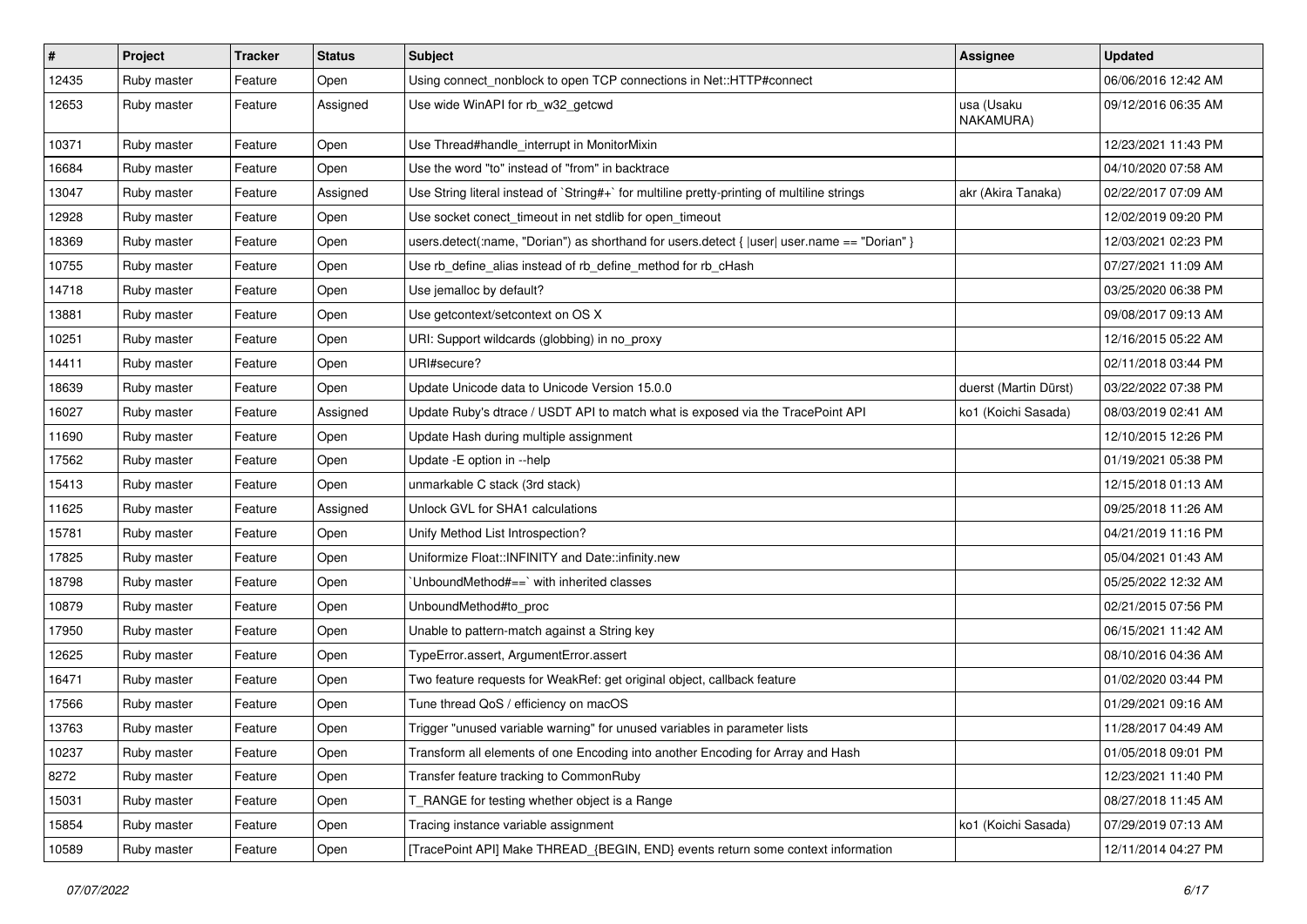| $\pmb{\#}$ | <b>Project</b> | <b>Tracker</b> | <b>Status</b> | <b>Subject</b>                                                                                 | <b>Assignee</b>              | <b>Updated</b>      |
|------------|----------------|----------------|---------------|------------------------------------------------------------------------------------------------|------------------------------|---------------------|
| 16673      | Ruby master    | Feature        | Open          | total_timeout for Net::HTTP                                                                    |                              | 03/07/2020 06:25 AM |
| 10238      | Ruby master    | Feature        | Open          | todo: remove dependency on malloc usable size                                                  | ko1 (Koichi Sasada)          | 12/10/2020 09:20 AM |
| 10519      | Ruby master    | Feature        | Open          | <b>TLS Renegotiation</b>                                                                       |                              | 09/13/2015 03:29 AM |
| 16637      | Ruby master    | Feature        | Open          | Time#to s and Date#to s accept strftime format string                                          |                              | 02/17/2020 09:46 PM |
| 12173      | Ruby master    | Feature        | Open          | Time#till_now                                                                                  |                              | 03/16/2016 10:19 AM |
| 17363      | Ruby master    | Feature        | Assigned      | Timeouts                                                                                       | ko1 (Koichi Sasada)          | 05/14/2022 09:06 AM |
| 18033      | Ruby master    | Feature        | Open          | Time.new to parse a string                                                                     |                              | 12/07/2021 02:15 PM |
| 10949      | Ruby master    | Feature        | Open          | Time is WB unprotected                                                                         |                              | 07/23/2015 05:55 PM |
| 6694       | Ruby master    | Feature        | Assigned      | Thread.new without block.                                                                      | ko1 (Koichi Sasada)          | 12/25/2017 06:15 PM |
| 10658      | Ruby master    | Feature        | Open          | ThreadGroup local variables                                                                    |                              | 01/28/2016 07:20 AM |
| 9755       | Ruby master    | Feature        | Assigned      | Thread::Backtrace::Location#defined class                                                      | ko1 (Koichi Sasada)          | 04/18/2014 09:22 AM |
| 13557      | Ruby master    | Feature        | Open          | there's no way to pass backtrace locations as a massaged backtrace                             |                              | 06/24/2019 08:21 PM |
| 10175      | Ruby master    | Feature        | Open          | There's no reason to prefer Proc.new over Kernel#proc anymore                                  |                              | 11/10/2014 11:07 PM |
| 8478       | Ruby master    | Feature        | Open          | The hash returned by Enumerable#group_by should have an empty array for its default value      | matz (Yukihiro<br>Matsumoto) | 06/04/2013 03:56 PM |
| 14601      | Ruby master    | Feature        | Open          | test-all & ruby/test_m17n_comb.rb - fixup                                                      |                              | 08/26/2019 07:30 PM |
| 4592       | Ruby master    | Feature        | Assigned      | Tempfile0000000                                                                                | matz (Yukihiro<br>Matsumoto) | 12/25/2017 06:14 PM |
| 3953       | Ruby master    | Feature        | Assigned      | TCPSocket / UDPSocket do not accept IPAddr objects.                                            | knu (Akinori MUSHA)          | 12/25/2017 06:14 PM |
| 8896       | Ruby master    | Feature        | Open          | #tap with missing block                                                                        |                              | 12/23/2021 11:43 PM |
| 18136      | Ruby master    | Feature        | Open          | take_while_after                                                                               |                              | 01/28/2022 06:23 AM |
| 13512      | Ruby master    | Feature        | Open          | <b>System Threads</b>                                                                          | ko1 (Koichi Sasada)          | 07/14/2017 07:08 AM |
| 11428      | Ruby master    | Feature        | Open          | system/exec/etc. should to_s their argument to restore Pathname functionality as it was in 1.8 |                              | 11/06/2016 02:17 AM |
| 11939      | Ruby master    | Feature        | Open          | Syntax sugar to apply a method replace a variable                                              |                              | 01/04/2016 09:49 AM |
| 17290      | Ruby master    | Feature        | Open          | Syntax sugar for boolean keyword argument                                                      |                              | 10/29/2020 04:51 AM |
| 9686       | Ruby master    | Feature        | Open          | Syntax for symbols used in hashes                                                              |                              | 12/23/2021 11:43 PM |
| 8848       | Ruby master    | Feature        | Open          | Syntax for binary strings                                                                      |                              | 12/23/2021 11:43 PM |
| 13645      | Ruby master    | Feature        | Open          | Syntactic sugar for indexing when using the safe navigation operator                           |                              | 04/16/2019 03:00 PM |
| 12129      | Ruby master    | Feature        | Open          | syntactic sugar for dynamic method dispatch `object_expression:method_name_expression(1, 2)`   |                              | 03/14/2016 01:35 AM |
| 8961       | Ruby master    | Feature        | Open          | Synchronizable module to easily wrap methods in a mutex                                        |                              | 12/23/2021 11:43 PM |
| 7795       | Ruby master    | Feature        | Open          | Symbol.defined? and/or to existing symbol                                                      | matz (Yukihiro<br>Matsumoto) | 12/25/2017 06:15 PM |
| 16102      | Ruby master    | Feature        | Open          | Symbol#call`                                                                                   |                              | 09/12/2019 09:25 AM |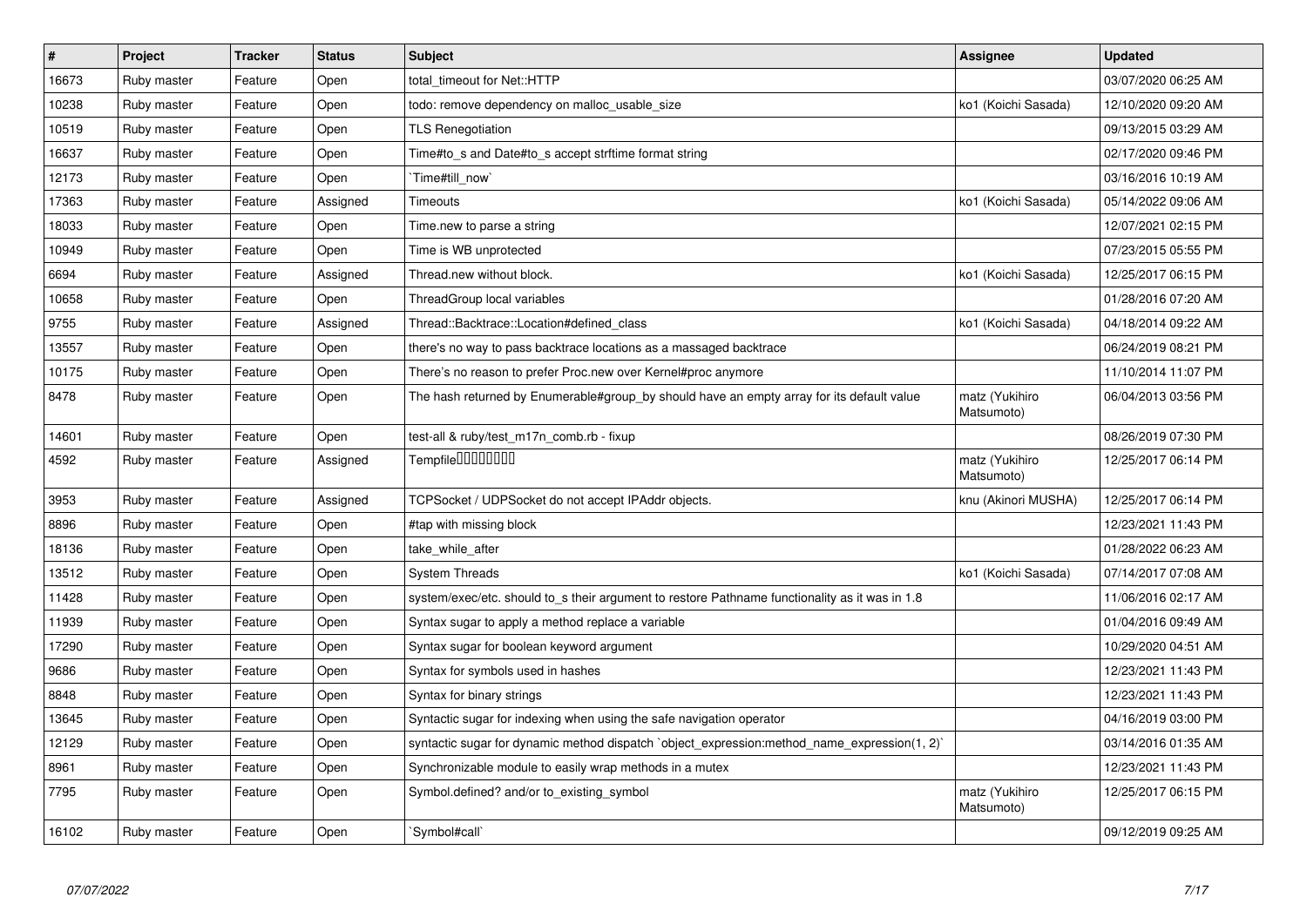| $\sharp$ | Project     | <b>Tracker</b> | <b>Status</b> | <b>Subject</b>                                                                                                     | <b>Assignee</b>                         | <b>Updated</b>      |
|----------|-------------|----------------|---------------|--------------------------------------------------------------------------------------------------------------------|-----------------------------------------|---------------------|
| 5825     | Ruby master | Feature        | Assigned      | Sweet instance var assignment in the object initializer                                                            | matz (Yukihiro<br>Matsumoto)            | 12/10/2020 08:53 AM |
| 18439    | Ruby master | Feature        | Open          | Support YJIT for VC++                                                                                              | maximecb (Maxime<br>Chevalier-Boisvert) | 01/10/2022 11:29 PM |
| 14393    | Ruby master | Feature        | Open          | Support sending file descriptors (on local machine) via DRb UNIX                                                   |                                         | 01/24/2018 08:58 PM |
| 18259    | Ruby master | Feature        | Open          | Support quarter spec %q in Time#strftime                                                                           |                                         | 10/21/2021 12:15 PM |
| 17047    | Ruby master | Feature        | Open          | Support parameters for MAIL FROM and RCPT TO                                                                       |                                         | 12/06/2021 08:16 PM |
| 11665    | Ruby master | Feature        | Open          | Support nested functions for better code organization                                                              |                                         | 11/16/2016 03:06 PM |
| 10602    | Ruby master | Feature        | Open          | Support multithreaded profiling                                                                                    |                                         | 07/09/2019 01:24 AM |
| 17151    | Ruby master | Feature        | Open          | Support multiple builtin ruby code for implimatation in Ruby & C                                                   |                                         | 09/05/2020 01:41 AM |
| 17844    | Ruby master | Feature        | Open          | Support list of methods to test with respond_to?                                                                   |                                         | 05/06/2021 07:00 PM |
| 14550    | Ruby master | Feature        | Open          | Support keyword arguments with Date#step                                                                           |                                         | 02/26/2018 03:58 AM |
| 12858    | Ruby master | Feature        | Open          | Supporting batch-requiring of files in ruby                                                                        |                                         | 10/23/2016 08:05 AM |
| 7708     | Ruby master | Feature        | Open          | support for patches list                                                                                           |                                         | 12/25/2017 06:15 PM |
| 9830     | Ruby master | Feature        | Assigned      | Support for GOST private/public keys                                                                               |                                         | 09/13/2015 03:10 AM |
| 11539    | Ruby master | Feature        | Open          | Support explicit declaration of volatile instance variables                                                        |                                         | 01/26/2021 03:30 PM |
| 9445     | Ruby master | Feature        | Open          | Support emitting 1.9 Symbol keyword Hash syntax when pretty printing Hashes                                        |                                         | 01/24/2014 06:01 AM |
| 8263     | Ruby master | Feature        | Assigned      | Support discovering yield state of individual Fibers                                                               | ko1 (Koichi Sasada)                     | 12/23/2021 11:40 PM |
| 15024    | Ruby master | Feature        | Open          | Support block in Array#join                                                                                        |                                         | 08/25/2018 05:05 AM |
| 17638    | Ruby master | Feature        | Assigned      | Support backtracing with the libbacktrace library                                                                  | naruse (Yui NARUSE)                     | 03/05/2021 03:40 PM |
| 17616    | Ruby master | Feature        | Open          | Support backtracing on Linux with non-GNU-libc + libunwind                                                         |                                         | 02/09/2021 01:12 PM |
| 14164    | Ruby master | Feature        | Open          | [Suggestion] Type system for ruby 3x to be usable for e. g. rubocop or autogenerating crystal code<br>and so forth |                                         | 08/12/2019 08:15 AM |
| 17627    | Ruby master | Feature        | Open          | Suggestion: Implement `freeze_values` instance method on collection-like classes.                                  |                                         | 02/16/2021 07:58 PM |
| 16638    | Ruby master | Feature        | Open          | Structured Data for Syslog                                                                                         |                                         | 02/17/2020 07:06 PM |
| 10585    | Ruby master | Feature        | Open          | struct: speedup struct.attr = $v$ for first 10 attributes and struct[:attr] for big structs                        |                                         | 06/30/2015 08:18 PM |
| 12416    | Ruby master | Feature        | Open          | struct rb id table lacks mark function                                                                             |                                         | 09/22/2020 07:43 PM |
| 7349     | Ruby master | Feature        | Assigned      | Struct#inspect needs more meaningful output                                                                        | matz (Yukihiro<br>Matsumoto)            | 12/25/2017 06:15 PM |
| 12380    | Ruby master | Feature        | Open          | 'Struct' as a subclass of 'Class'                                                                                  |                                         | 05/14/2016 08:28 AM |
| 7845     | Ruby master | Feature        | Open          | Strip doesn't handle unicode space characters in ruby 1.9.2 & 1.9.3 (does in 1.9.1)                                |                                         | 12/23/2021 11:43 PM |
| 10331    | Ruby master | Feature        | Open          | String#to r to recognize negative denominators                                                                     |                                         | 10/06/2014 02:44 PM |
| 10152    | Ruby master | Feature        | Open          | String#strip doesn't remove non-breaking space                                                                     |                                         | 04/12/2015 07:36 PM |
| 16666    | Ruby master | Feature        | Open          | 'string' - 'str' as a shortcut for 'string'.gsub('str', ")?                                                        |                                         | 03/01/2020 08:38 PM |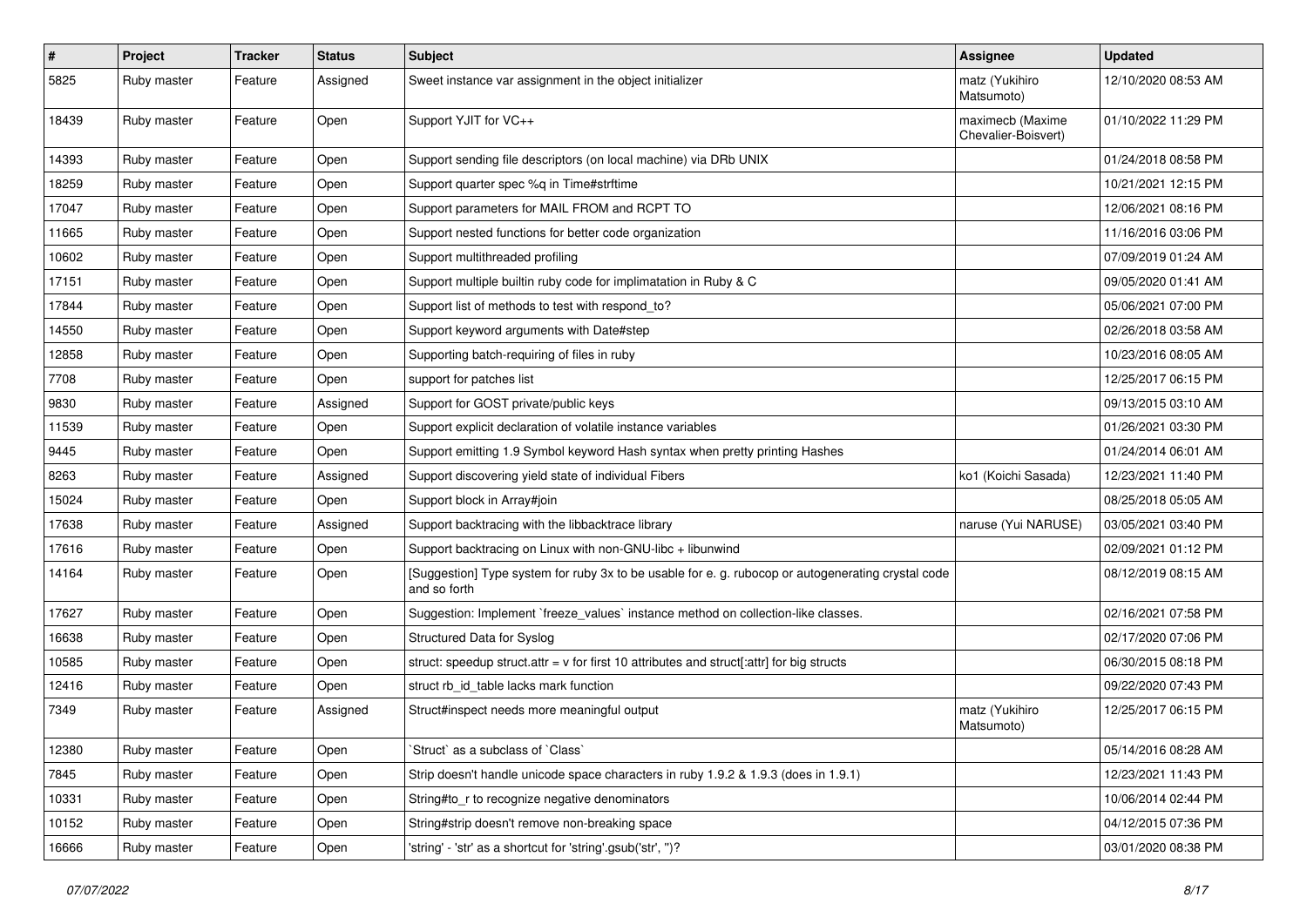| $\pmb{\#}$ | Project     | <b>Tracker</b> | <b>Status</b> | Subject                                                                                                                 | <b>Assignee</b>                   | <b>Updated</b>      |
|------------|-------------|----------------|---------------|-------------------------------------------------------------------------------------------------------------------------|-----------------------------------|---------------------|
| 5558       | Ruby master | Feature        | Assigned      | String#% strange arity errors                                                                                           | matz (Yukihiro<br>Matsumoto)      | 12/25/2017 06:15 PM |
| 17771      | Ruby master | Feature        | Open          | String#start with? should not construct MatchData or set \$~                                                            |                                   | 04/02/2021 02:49 PM |
| 15562      | Ruby master | Feature        | Open          | `String#split` option to suppress the initial empty substring                                                           |                                   | 01/28/2019 03:32 AM |
| 18597      | Ruby master | Feature        | Open          | Strings need a named method like 'dup' that doesn't duplicate if receiver is mutable                                    |                                   | 02/26/2022 11:56 PM |
| 15151      | Ruby master | Feature        | Open          | String#slice!(0,) creates a duplicate of original string                                                                |                                   | 06/20/2019 03:37 PM |
| 6802       | Ruby master | Feature        | Assigned      | String#scan should have equivalent yielding MatchData                                                                   | matz (Yukihiro<br>Matsumoto)      | 12/25/2017 06:15 PM |
| 9116       | Ruby master | Feature        | Open          | String#rsplit missing                                                                                                   |                                   | 04/27/2017 10:00 AM |
| 9807       | Ruby master | Feature        | Open          | String.new with block                                                                                                   |                                   | 05/07/2014 05:54 AM |
| 16790      | Ruby master | Feature        | Open          | string format and refinements                                                                                           |                                   | 04/16/2020 03:06 AM |
| 15588      | Ruby master | Feature        | Open          | String#each_chunk and #chunks                                                                                           |                                   | 12/25/2019 04:28 AM |
| 14783      | Ruby master | Feature        | Open          | String#chars_at / String#bytes_at                                                                                       |                                   | 05/24/2018 01:18 PM |
| 17682      | Ruby master | Feature        | Open          | String#casecmp performance improvement                                                                                  |                                   | 03/24/2021 02:29 PM |
| 15899      | Ruby master | Feature        | Open          | String#before and String#after                                                                                          |                                   | 11/04/2019 08:57 PM |
| 15668      | Ruby master | Feature        | Open          | stdlib: Date - Time should return the difference in days                                                                |                                   | 03/15/2019 07:09 AM |
| 17148      | Ruby master | Feature        | Open          | stdbuf(1) support                                                                                                       |                                   | 09/07/2020 04:12 AM |
| 18227      | Ruby master | Feature        | Open          | Static class initialization.                                                                                            | ioquatix (Samuel<br>Williams)     | 09/29/2021 09:21 PM |
| 17859      | Ruby master | Feature        | Open          | Start IRB when running just `ruby`                                                                                      |                                   | 05/14/2021 07:54 AM |
| 8619       | Ruby master | Feature        | Open          | <b>Standard Profiling API</b>                                                                                           |                                   | 12/23/2021 11:43 PM |
| 11028      | Ruby master | Feature        | Assigned      | standalone running single file ( zipped archives of ruby code) running **without installation** using<br>"gem install " | matz (Yukihiro<br>Matsumoto)      | 04/04/2015 01:44 AM |
| 16511      | Ruby master | Feature        | Open          | Staged warnings and better compatibility for keyword arguments in 2.7.1                                                 |                                   | 02/25/2020 06:54 PM |
| 6133       | Ruby master | Feature        | Assigned      | SSLSocket <sup>[</sup> shutdown <sup>[11]</sup>                                                                         |                                   | 09/13/2015 03:22 AM |
| 8688       | Ruby master | Feature        | Open          | #sprintf should accept strings as keys                                                                                  |                                   | 07/26/2013 02:33 AM |
| 14737      | Ruby master | Feature        | Assigned      | Split default gems into separate directory structure                                                                    | hsbt (Hiroshi SHIBATA)            | 09/02/2020 06:00 PM |
| 15281      | Ruby master | Feature        | Assigned      | Speed up Set#intersect with size check.                                                                                 | knu (Akinori MUSHA)               | 08/11/2020 02:43 AM |
| 12639      | Ruby master | Feature        | Assigned      | Speed up require in RubyGems by 5x                                                                                      | hsbt (Hiroshi SHIBATA)            | 07/26/2018 02:12 AM |
| 16451      | Ruby master | Feature        | Open          | Special ternary operator for methods ending in `?`                                                                      |                                   | 12/26/2019 09:03 PM |
| 18825      | Ruby master | Feature        | Open          | Specialized instruction for "array literal + `.hash`"                                                                   |                                   | 06/14/2022 05:24 PM |
| 17127      | Ruby master | Feature        | Open          | Some TrueClass methods are faster if implemented in Ruby                                                                |                                   | 11/05/2020 07:11 AM |
| 15833      | Ruby master | Feature        | Open          | Some refactors for shared-root array                                                                                    |                                   | 07/29/2019 07:13 AM |
| 16476      | Ruby master | Feature        | Open          | Socket.getaddrinfo cannot be interrupted by Timeout.timeout                                                             | Glass_saga (Masaki<br>Matsushita) | 06/16/2022 01:08 AM |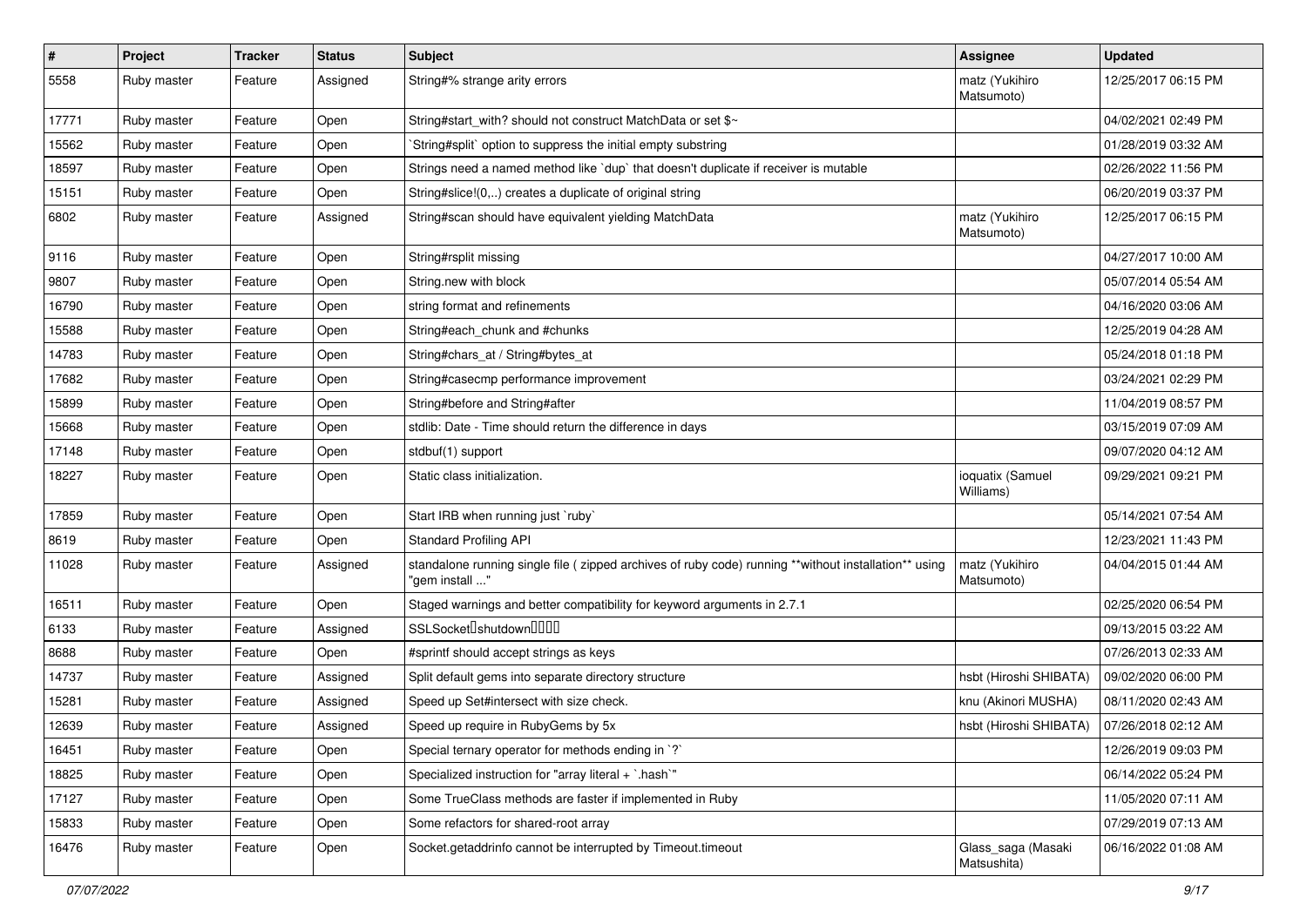| #     | Project     | <b>Tracker</b> | <b>Status</b> | <b>Subject</b>                                                                                                               | <b>Assignee</b>                     | <b>Updated</b>      |
|-------|-------------|----------------|---------------|------------------------------------------------------------------------------------------------------------------------------|-------------------------------------|---------------------|
| 11388 | Ruby master | Feature        | Open          | SMTP Service Extension for Delivery Status Notifications                                                                     |                                     | 02/06/2018 11:37 AM |
| 13174 | Ruby master | Feature        | Open          | Smaller id table on 64bit platform                                                                                           |                                     | 01/31/2017 02:05 PM |
| 13620 | Ruby master | Feature        | Open          | Simplifying MRI's build system: always make install                                                                          |                                     | 07/08/2018 09:41 AM |
| 14565 | Ruby master | Feature        | Open          | Simpler, one-liner, failsafe require in ruby? [Suggested names: require_failsafe, require_safe,<br>require_try, require_add) |                                     | 10/09/2019 05:42 AM |
| 14328 | Ruby master | Feature        | Open          | SIMD vectorization                                                                                                           |                                     | 07/16/2018 05:12 PM |
| 12676 | Ruby master | Feature        | Assigned      | Significant performance increase, and code conciseness, for prime_division method in prime.rb                                | marcandre (Marc-Andre<br>Lafortune) | 11/18/2016 03:46 PM |
| 11670 | Ruby master | Feature        | Open          | Show warning to make nested def obsolete                                                                                     | nobu (Nobuyoshi<br>Nakada)          | 11/09/2015 07:40 AM |
| 13668 | Ruby master | Feature        | Open          | Show / log test-all skips in CI here or at http://rubyci.org/ ?                                                              |                                     | 06/20/2017 03:30 AM |
| 17743 | Ruby master | Feature        | Open          | Show argument types in backtrace                                                                                             |                                     | 03/25/2021 06:39 PM |
| 8853  | Ruby master | Feature        | Open          | Should String#sub(pattern) returns an Enumerator?                                                                            |                                     | 07/13/2019 12:32 AM |
| 8206  | Ruby master | Feature        | Open          | Should Ruby core implement String#blank?                                                                                     |                                     | 04/28/2016 02:05 PM |
| 13124 | Ruby master | Feature        | Open          | Should #puts convert to external encoding?                                                                                   |                                     | 12/01/2017 06:45 PM |
| 9049  | Ruby master | Feature        | Open          | Shorthands (a:b, *) for inclusive indexing                                                                                   |                                     | 03/15/2018 12:26 AM |
| 18162 | Ruby master | Feature        | Open          | Shorthand method Proc#isolate to create isolated proc objects                                                                |                                     | 09/13/2021 02:33 AM |
| 6841  | Ruby master | Feature        | Assigned      | Shorthand for Assigning Return Value of Method to Self                                                                       | matz (Yukihiro<br>Matsumoto)        | 12/10/2020 08:53 AM |
| 16241 | Ruby master | Feature        | Open          | Shorter syntax for anonymous refinements                                                                                     |                                     | 11/20/2020 07:22 PM |
| 16791 | Ruby master | Feature        | Open          | Shortcut for Process::Status.exitstatus                                                                                      |                                     | 05/19/2020 03:16 AM |
| 9953  | Ruby master | Feature        | Open          | set_trace_func values which could be frozen or symbols                                                                       |                                     | 06/19/2014 10:44 PM |
| 16995 | Ruby master | Feature        | Open          | Sets: <=> should be specialized                                                                                              |                                     | 06/26/2020 08:43 PM |
| 16990 | Ruby master | Feature        | Open          | Sets: operators compatibility with Array                                                                                     |                                     | 02/22/2021 11:37 PM |
| 16992 | Ruby master | Feature        | Open          | Sets: officially ordered                                                                                                     | matz (Yukihiro<br>Matsumoto)        | 09/03/2020 02:08 PM |
| 16989 | Ruby master | Feature        | Open          | Sets: need $\Psi$ <sup>[]</sup>                                                                                              | knu (Akinori MUSHA)                 | 02/18/2022 02:57 AM |
| 16993 | Ruby master | Feature        | Open          | Sets: from hash keys using Hash#key_set                                                                                      |                                     | 06/27/2020 05:44 AM |
| 16991 | Ruby master | Feature        | Open          | Sets: add Set#join                                                                                                           |                                     | 06/26/2020 08:29 PM |
| 15240 | Ruby master | Feature        | Open          | Set operations check for is_a?(Set), rather than allowing duck typing                                                        | knu (Akinori MUSHA)                 | 08/27/2019 08:12 PM |
| 7220  | Ruby master | Feature        | Open          | Separate IO#dup, StringIO#initialize_copy from dup(2)                                                                        |                                     | 12/10/2020 08:47 AM |
| 17471 | Ruby master | Feature        | Open          | send_if method for improved conditional chaining                                                                             |                                     | 12/29/2020 03:23 PM |
| 12141 | Ruby master | Feature        | Open          | send and __send__                                                                                                            |                                     | 03/14/2016 01:32 AM |
| 17339 | Ruby master | Feature        | Assigned      | Semantic grouping with BigDecimal#to_s                                                                                       | mrkn (Kenta Murata)                 | 12/20/2021 12:39 PM |
| 18736 | Ruby master | Feature        | Open          | self-p for method chain                                                                                                      |                                     | 04/15/2022 11:09 AM |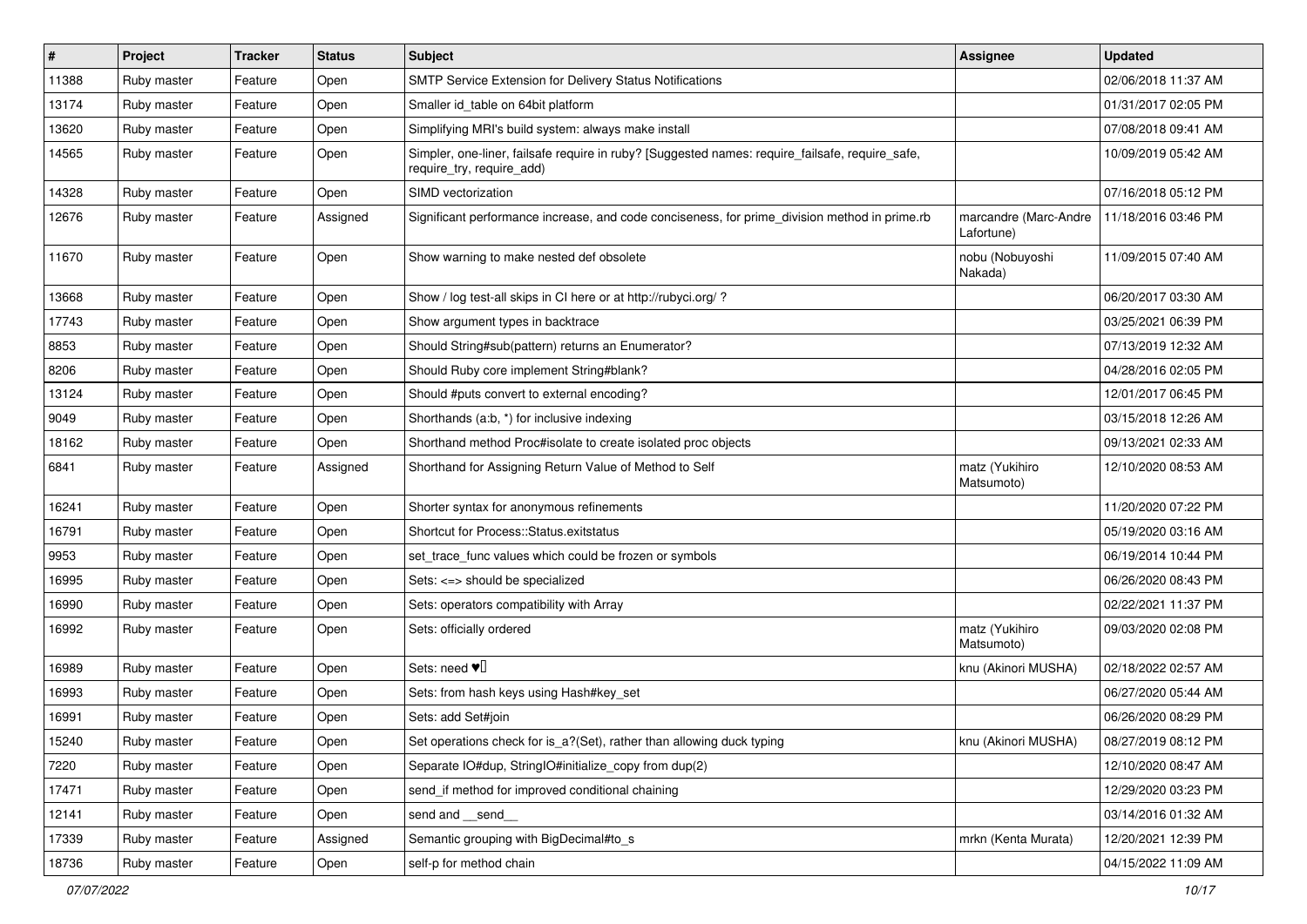| $\pmb{\#}$ | Project     | <b>Tracker</b> | <b>Status</b> | <b>Subject</b>                                                                                                                      | <b>Assignee</b>              | <b>Updated</b>      |
|------------|-------------|----------------|---------------|-------------------------------------------------------------------------------------------------------------------------------------|------------------------------|---------------------|
| 18265      | Ruby master | Feature        | Open          | Self-contained one-binary feature which discuss on ruby kaigi 2021 day 2, $\Box$ Ruby Committers vs<br>the World / CRuby Committers |                              | 10/24/2021 04:11 PM |
| 5741       | Ruby master | Feature        | Assigned      | Secure Erasure of Passwords                                                                                                         | matz (Yukihiro<br>Matsumoto) | 12/25/2017 06:15 PM |
| 16621      | Ruby master | Feature        | Open          | Second block parameter of Pathname#glob to be relative path from self                                                               |                              | 02/12/2020 11:27 PM |
| 16411      | Ruby master | Feature        | Open          | Safer keyword argument extension                                                                                                    |                              | 12/10/2019 02:45 AM |
| 8494       | Ruby master | Feature        | Open          | Safe method for defensive copies. alternative to 'dup'                                                                              |                              | 06/05/2013 04:26 PM |
| 8232       | Ruby master | Feature        | Open          | Rudiments of abstract algebra in Ruby                                                                                               | matz (Yukihiro<br>Matsumoto) | 04/09/2013 01:47 AM |
| 16978      | Ruby master | Feature        | Open          | Ruby should not use realpath for __FILE__                                                                                           | nobu (Nobuyoshi<br>Nakada)   | 04/01/2022 11:30 AM |
| 8270       | Ruby master | Feature        | Open          | Ruby should build without thread support (aka minix)                                                                                | nobu (Nobuyoshi<br>Nakada)   | 12/10/2020 08:53 AM |
| 17741      | Ruby master | Feature        | Open          | Ruby links to `objc` for convenience - this should be moved into a native ext                                                       |                              | 03/23/2021 01:24 AM |
| 18822      | Ruby master | Feature        | Open          | Ruby lack a proper method to percent-encode strings for URIs (RFC 3986)                                                             |                              | 06/09/2022 02:42 PM |
| 17851      | Ruby master | Feature        | Open          | ruby extension for memoryview                                                                                                       |                              | 05/05/2021 03:15 PM |
| 7981       | Ruby master | Feature        | Open          | ruby does not respect --                                                                                                            |                              | 02/28/2013 02:49 PM |
| 13681      | Ruby master | Feature        | Open          | Ruby digest init fails in FIPS mode when built against OpenSSL ~> 1.0.1                                                             |                              | 07/04/2017 05:17 PM |
| 14276      | Ruby master | Feature        | Open          | Ruby core debugger API                                                                                                              |                              | 01/05/2018 07:54 PM |
| 8321       | Ruby master | Feature        | Open          | Ripper: I would like coordinates for keywords                                                                                       |                              | 05/10/2013 07:01 PM |
| 16794      | Ruby master | Feature        | Open          | <b>Rightward operators</b>                                                                                                          |                              | 09/10/2020 09:34 PM |
| 11500      | Ruby master | Feature        | Open          | [RFC] rename Queue to UnboundedQueue                                                                                                |                              | 07/19/2021 07:48 AM |
| 18494      | Ruby master | Feature        | Open          | [RFC] ENV["RUBY_GC_"]= changes GC parameters dynamically                                                                            |                              | 01/17/2022 11:15 PM |
| 18401      | Ruby master | Feature        | Open          | Rework `require_relative` to add the "current path" on `\$LOAD_PATH`                                                                |                              | 12/09/2021 05:41 PM |
| 11927      | Ruby master | Feature        | Open          | Return value for `Module#include` and `Module#prepend`                                                                              |                              | 09/02/2020 12:40 AM |
| 12006      | Ruby master | Feature        | Open          | return IO object from IO#print, IO#puts, IO#close_read, IO#close_write,                                                             |                              | 01/21/2016 12:42 PM |
| 15093      | Ruby master | Feature        | Open          | Retrive Array elements with infinite ranges specified by Float::INFINITY                                                            |                              | 09/09/2018 02:01 PM |
| 7848       | Ruby master | Feature        | Open          | Restore default state for core ruby objects                                                                                         | matz (Yukihiro<br>Matsumoto) | 12/25/2017 06:15 PM |
| 15824      | Ruby master | Feature        | Open          | respond_to pattern for pattern match                                                                                                |                              | 10/06/2019 07:56 AM |
| 9400       | Ruby master | Feature        | Open          | Respect constant lookup when using `raise`                                                                                          |                              | 07/12/2019 03:36 AM |
| 14922      | Ruby master | Feature        | Assigned      | Resolv getaddresses ignores AAAA records for IPv6                                                                                   | akr (Akira Tanaka)           | 11/13/2020 04:01 AM |
| 9355       | Ruby master | Feature        | Open          | Re: Rename method id to method name in TracePoint class                                                                             |                              | 07/12/2019 03:45 AM |
| 16246      | Ruby master | Feature        | Open          | require with an optional block that is evaluated when requiring fails                                                               |                              | 10/09/2019 11:16 AM |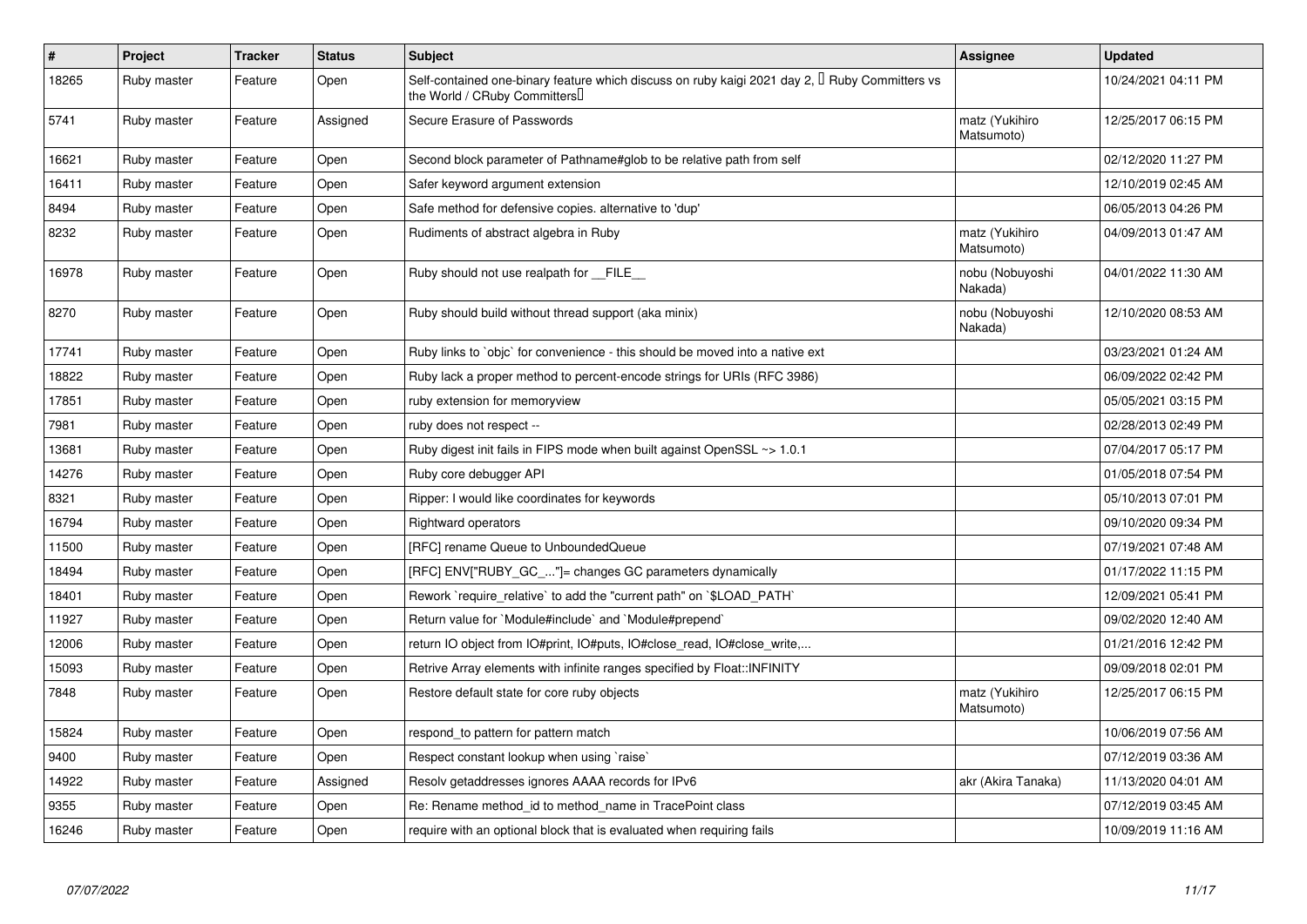| $\sharp$ | Project     | <b>Tracker</b> | <b>Status</b> | Subject                                                                | <b>Assignee</b>              | <b>Updated</b>      |
|----------|-------------|----------------|---------------|------------------------------------------------------------------------|------------------------------|---------------------|
| 5643     | Ruby master | Feature        | Assigned      | require/load options and binding option                                | matz (Yukihiro<br>Matsumoto) | 12/25/2017 06:15 PM |
| 10320    | Ruby master | Feature        | Open          | require into module                                                    |                              | 06/10/2021 08:15 AM |
| 6445     | Ruby master | Feature        | Assigned      | request for default length/position on string index                    | matz (Yukihiro<br>Matsumoto) | 12/25/2017 06:15 PM |
| 16818    | Ruby master | Feature        | Open          | Rename `Range#%` to `Range#/`                                          |                              | 05/07/2020 08:49 AM |
| 7384     | Ruby master | Feature        | Open          | Rename #each_with_object to #each_with                                 |                              | 12/25/2017 06:15 PM |
| 10287    | Ruby master | Feature        | Open          | rename COLON3 to COLON2 HEAD.                                          | matz (Yukihiro<br>Matsumoto) | 07/27/2021 09:34 AM |
| 17163    | Ruby master | Feature        | Open          | Rename `begin`                                                         |                              | 09/09/2020 03:04 AM |
| 18576    | Ruby master | Feature        | Open          | Rename `ASCII-8BIT` encoding to `BINARY`                               |                              | 03/17/2022 03:06 PM |
| 14465    | Ruby master | Feature        | Open          | rename/alias and then obsolete UDPSocket::send                         |                              | 12/23/2021 11:43 PM |
| 6265     | Ruby master | Feature        | Assigned      | Remove 'useless' 'concatenation' syntax                                | naruse (Yui NARUSE)          | 08/10/2016 02:36 AM |
| 13502    | Ruby master | Feature        | Open          | remove unused Array#to_s implementation                                |                              | 07/27/2021 11:41 AM |
| 14249    | Ruby master | Feature        | Open          | Remove str[match_str]                                                  |                              | 05/19/2018 06:13 PM |
| 17944    | Ruby master | Feature        | Open          | Remove Socket.gethostbyaddr and Socket.gethostbyname                   |                              | 06/10/2021 08:26 AM |
| 7702     | Ruby master | Feature        | Open          | Remove Proc#binding                                                    | matz (Yukihiro<br>Matsumoto) | 07/15/2019 07:39 PM |
| 14605    | Ruby master | Feature        | Open          | Remove `original iseg` from `rb iseg constant body`                    |                              | 08/26/2019 07:31 PM |
| 16968    | Ruby master | Feature        | Open          | Remove `\$IGNORECASE` from English.rb                                  |                              | 06/18/2020 04:34 AM |
| 6354     | Ruby master | Feature        | Assigned      | Remove escape (break/return/redo/next support) from class/module scope | matz (Yukihiro<br>Matsumoto) | 12/25/2017 06:15 PM |
| 17121    | Ruby master | Feature        | Open          | Remove ENV#index                                                       |                              | 08/13/2020 09:58 AM |
| 16963    | Ruby master | Feature        | Assigned      | Remove English.rb from Ruby 2.8/3.0                                    | hsbt (Hiroshi SHIBATA)       | 06/19/2020 09:48 AM |
| 18571    | Ruby master | Feature        | Assigned      | Removed the bundled sources from release package after Ruby 3.2        | hsbt (Hiroshi SHIBATA)       | 03/28/2022 06:23 AM |
| 10548    | Ruby master | Feature        | Open          | remove callcc (Callcc is now going obsoleted. Please use Fiber.)       |                              | 04/18/2022 09:07 AM |
| 17099    | Ruby master | Feature        | Open          | Remove boolean argument and warning from Module#attr                   |                              | 12/18/2020 04:15 AM |
| 15445    | Ruby master | Feature        | Open          | Reject '.123' in Float() method                                        | matz (Yukihiro<br>Matsumoto) | 01/10/2019 07:59 AM |
| 9253     | Ruby master | Feature        | Open          | Regexp named match and case statement                                  |                              | 01/05/2018 09:00 PM |
| 12034    | Ruby master | Feature        | Open          | RegExp does not respect file encoding directive                        |                              | 02/13/2016 06:41 PM |
| 14669    | Ruby master | Feature        | Open          | Regexp does not expose the amount of capture groups.                   |                              | 04/08/2018 11:11 AM |
| 17036    | Ruby master | Feature        | Open          | Regexp deconstruction keys to allow pattern matching                   |                              | 07/19/2020 02:45 PM |
| 12700    | Ruby master | Feature        | Open          | regexg heredoc support                                                 |                              | 11/24/2017 12:53 AM |
| 17156    | Ruby master | Feature        | Open          | Refinements per directory tree                                         |                              | 12/07/2020 05:19 AM |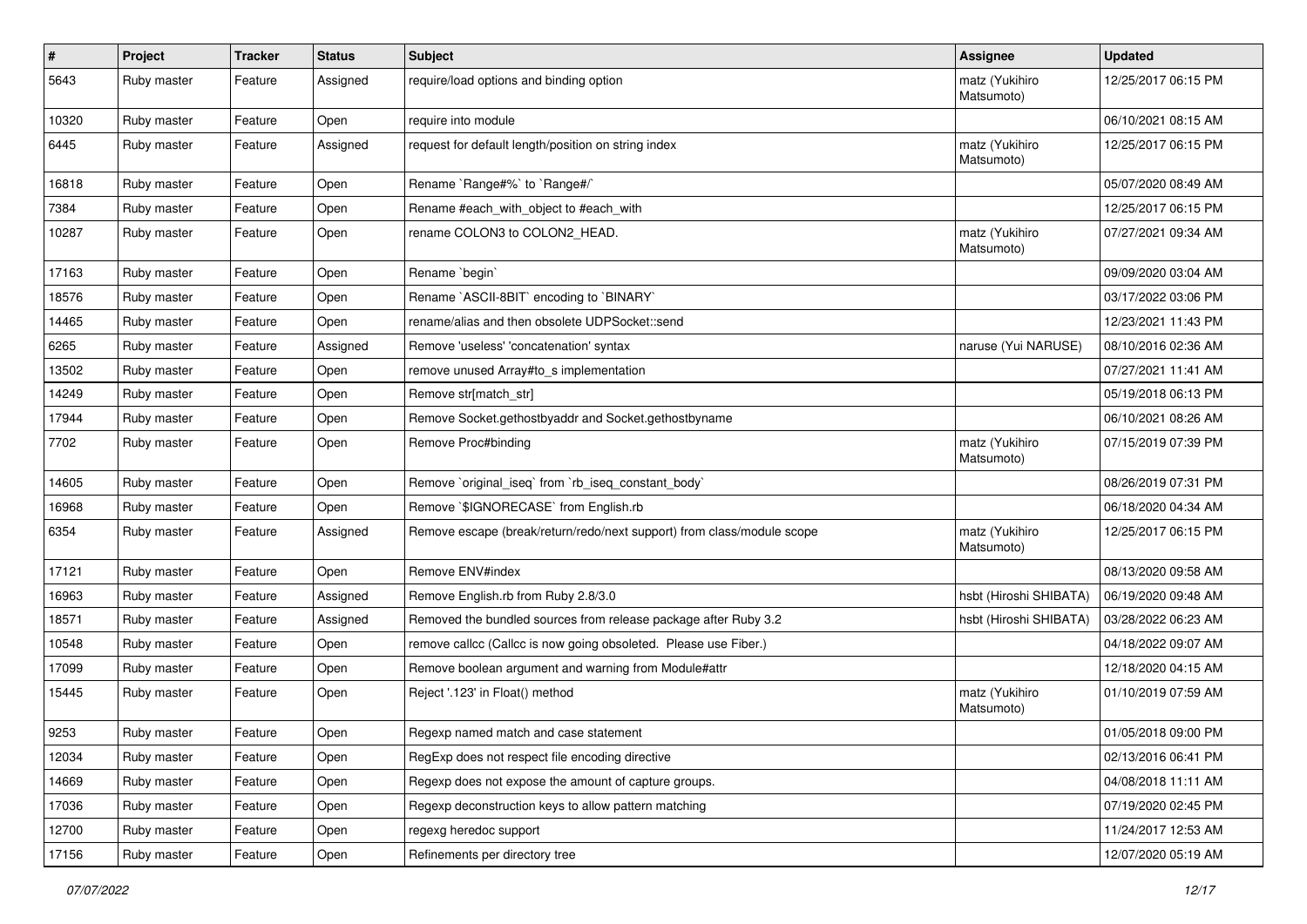| $\pmb{\#}$ | Project     | <b>Tracker</b> | <b>Status</b> | <b>Subject</b>                                                                                                  | <b>Assignee</b>                       | <b>Updated</b>      |
|------------|-------------|----------------|---------------|-----------------------------------------------------------------------------------------------------------------|---------------------------------------|---------------------|
| 13129      | Ruby master | Feature        | Assigned      | Refinements cannot refine method_missing and respond_to_missing?                                                | matz (Yukihiro<br>Matsumoto)          | 07/03/2021 10:45 PM |
| 9704       | Ruby master | Feature        | Open          | Refinements as files instead of modules                                                                         | matz (Yukihiro<br>Matsumoto)          | 10/11/2016 06:36 PM |
| 16773      | Ruby master | Feature        | Open          | Reduce allocations in net/http                                                                                  |                                       | 04/10/2020 11:36 AM |
| 15527      | Ruby master | Feature        | Open          | Redesign of timezone object requirements                                                                        |                                       | 02/02/2019 11:15 AM |
| 1644       | Ruby master | Feature        | Assigned      | recv on inherited socket wrapped in TCPSocket does not read data, on Windows                                    | cruby-windows                         | 12/10/2020 08:45 AM |
| 7488       | Ruby master | Feature        | Assigned      | Receiving object_id in object creation probes                                                                   | tenderlovemaking<br>(Aaron Patterson) | 12/25/2017 06:15 PM |
| 14125      | Ruby master | Feature        | Open          | Readline Module (STDLIB): Add support for ^O emacs keybinding?                                                  |                                       | 08/25/2019 08:48 PM |
| 6047       | Ruby master | Feature        | Assigned      | read_all: Grow buffer exponentially in generic case                                                             |                                       | 09/13/2015 03:19 AM |
| 16373      | Ruby master | Feature        | Open          | RDoc for some of the Kernel methods cannot be found in Kernel module                                            |                                       | 05/29/2020 09:29 PM |
| 12731      | Ruby master | Feature        | Open          | rb_path_to_class should call custom const_defined? methods (take 2)                                             |                                       | 07/25/2019 06:13 PM |
| 6769       | Ruby master | Feature        | Assigned      | rbinstall.rb: install both src and batch files separetely                                                       | nobu (Nobuyoshi<br>Nakada)            | 10/30/2015 12:38 PM |
| 16742      | Ruby master | Feature        | Open          | RbConfig.windows? and RbConfig.host_os                                                                          |                                       | 04/11/2020 02:00 PM |
| 10332      | Ruby master | Feature        | Open          | Rational literal for mixed fractions                                                                            |                                       | 10/06/2014 02:55 PM |
| 7580       | Ruby master | Feature        | Assigned      | Range translation                                                                                               | matz (Yukihiro<br>Matsumoto)          | 06/11/2018 09:51 AM |
| 18368      | Ruby master | Feature        | Open          | Range#step semantics for non-Numeric ranges                                                                     |                                       | 02/02/2022 03:42 PM |
| 17924      | Ruby master | Feature        | Open          | Range#infinite?                                                                                                 |                                       | 07/08/2021 11:58 PM |
| 6317       | Ruby master | Feature        | Assigned      | Range#cover?000000Range00000000000000000000                                                                     | matz (Yukihiro<br>Matsumoto)          | 12/25/2017 06:15 PM |
| 18463      | Ruby master | Feature        | Open          | Random number generation with xoshiro                                                                           |                                       | 02/13/2022 09:12 AM |
| 16031      | Ruby master | Feature        | Open          | Raise ArgumentError when creating Time objects with invalid day of month, instead of rolling into<br>next month |                                       | 06/20/2020 04:23 AM |
| 17414      | Ruby master | Feature        | Open          | Ractor should allow access to shareable attributes for Modules/Classes                                          | ko1 (Koichi Sasada)                   | 12/21/2020 03:56 PM |
| 17298      | Ruby master | Feature        | Open          | Ractor's basket communication APIs                                                                              |                                       | 11/13/2020 04:16 PM |
| 17286      | Ruby master | Feature        | Open          | 'Ractor.new' should accept 'move: true'                                                                         |                                       | 11/08/2020 03:01 AM |
| 17393      | Ruby master | Feature        | Open          | 'Ractor::Moved#inspect'                                                                                         | ko1 (Koichi Sasada)                   | 12/21/2020 05:47 PM |
| 17404      | Ruby master | Feature        | Open          | Ractor `move:` API to allow shareability check                                                                  | ko1 (Koichi Sasada)                   | 12/18/2020 09:17 PM |
| 18127      | Ruby master | Feature        | Open          | Ractor-local version of Singleton                                                                               |                                       | 11/09/2021 02:45 PM |
| 18814      | Ruby master | Feature        | Open          | Ractor: add method to query incoming message queue size                                                         |                                       | 06/30/2022 10:58 AM |
| 9145       | Ruby master | Feature        | Open          | Queue#pop(true) return nil if empty instead of raising ThreadError                                              |                                       | 01/01/2018 07:41 PM |
| 17357      | Ruby master | Feature        | Open          | Queue#pop`should have a block form for closed queues                                                            |                                       | 01/12/2021 07:32 AM |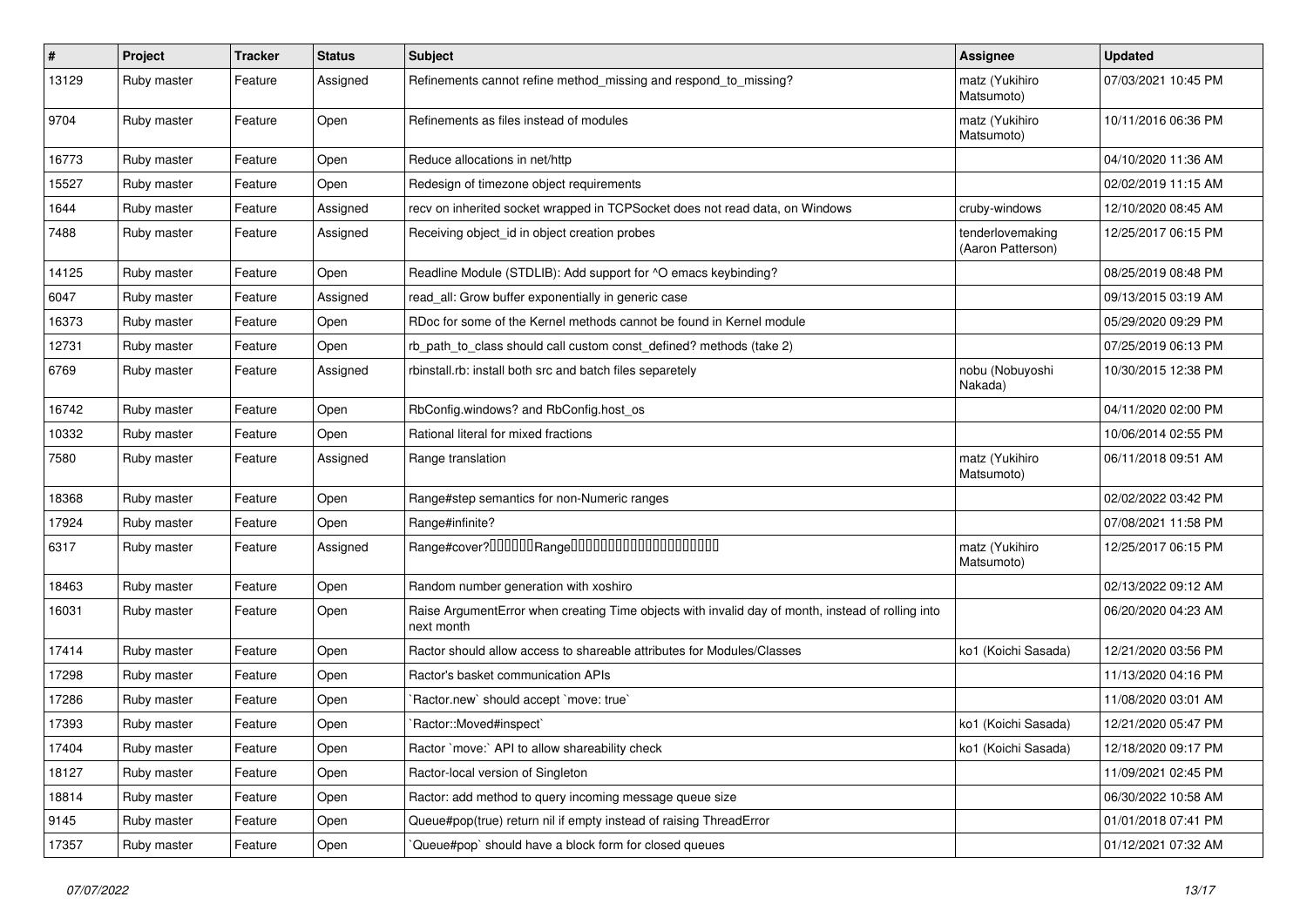| $\vert$ # | Project     | <b>Tracker</b> | <b>Status</b> | <b>Subject</b>                                                                                              | <b>Assignee</b>              | <b>Updated</b>      |
|-----------|-------------|----------------|---------------|-------------------------------------------------------------------------------------------------------------|------------------------------|---------------------|
| 11518     | Ruby master | Feature        | Open          | Queue enhancement - promote! and promote_all!                                                               | matz (Yukihiro<br>Matsumoto) | 09/17/2015 08:40 PM |
| 11517     | Ruby master | Feature        | Open          | Queue enhancement - conditional pop                                                                         | matz (Yukihiro<br>Matsumoto) | 09/17/2015 09:02 PM |
| 5781      | Ruby master | Feature        | Assigned      | Query attributes (attribute methods ending in `?` mark)                                                     | matz (Yukihiro<br>Matsumoto) | 01/10/2020 06:34 AM |
| 11923     | Ruby master | Feature        | Open          | Put Struct accessors into separate module to allow redefining them in Struct.new's block                    |                              | 05/17/2016 06:37 AM |
| 10637     | Ruby master | Feature        | Assigned      | Puppet orchestration on vagrant fails with Error: Non-HTTP proxy URI                                        | akr (Akira Tanaka)           | 09/23/2020 10:23 PM |
| 13026     | Ruby master | Feature        | Open          | Public singleton methods                                                                                    |                              | 02/22/2017 06:53 PM |
| 14397     | Ruby master | Feature        | Assigned      | public, protected and private should return their arguments instead of self                                 | matz (Yukihiro<br>Matsumoto) | 12/10/2018 07:08 AM |
| 8164      | Ruby master | Feature        | Assigned      | Public/Private                                                                                              | matz (Yukihiro<br>Matsumoto) | 12/10/2020 08:50 AM |
| 15338     | Ruby master | Feature        | Open          | Provide way for C extensions to query if global variable is defined                                         |                              | 11/25/2018 09:32 AM |
| 4824      | Ruby master | Feature        | Assigned      | Provide method Kernel#executed?                                                                             | matz (Yukihiro<br>Matsumoto) | 03/05/2018 04:57 AM |
| 10882     | Ruby master | Feature        | Open          | Provide Levenshtein distance implementation as part of stdlib                                               |                              | 02/26/2015 03:56 PM |
| 17758     | Ruby master | Feature        | Open          | Provide Hash#count for performance improvement                                                              |                              | 03/28/2021 06:39 PM |
| 15017     | Ruby master | Feature        | Open          | Provide extended information about Signal                                                                   |                              | 08/22/2018 05:42 AM |
| 10391     | Ruby master | Feature        | Open          | Provide %eISO-8859-1'string \xAA literal' string literals with explicit encoding                            |                              | 10/28/2014 10:27 AM |
| 17004     | Ruby master | Feature        | Open          | Provide a way for methods to omit their return value                                                        |                              | 07/20/2020 05:44 AM |
| 6648      | Ruby master | Feature        | Assigned      | Provide a standard API for retrieving all command-line flags passed to Ruby                                 | matz (Yukihiro<br>Matsumoto) | 12/25/2017 06:15 PM |
| 14938     | Ruby master | Feature        | Open          | Provide API to get same result as ruby -wc                                                                  |                              | 08/06/2018 06:27 PM |
| 16001     | Ruby master | Feature        | Open          | Provide an alias to Kernel#caller_locations(1,1) and Kernel#caller(1,1)                                     |                              | 09/04/2019 02:31 PM |
| 15811     | Ruby master | Feature        | Open          | Propsing new method for comparing equality of 2 (float) numbers relatively                                  |                              | 07/29/2019 04:40 PM |
| 18462     | Ruby master | Feature        | Open          | Proposal to merge WASI based WebAssembly support                                                            |                              | 03/24/2022 03:05 AM |
| 18410     | Ruby master | Feature        | Open          | Proposal to make inspect include underscores on numerics                                                    |                              | 12/16/2021 09:07 AM |
| 16287     | Ruby master | Feature        | Open          | Proposal to add .second and .third in particular to class Array                                             |                              | 10/31/2019 01:47 PM |
| 14869     | Ruby master | Feature        | Open          | Proposal to add Hash#===                                                                                    |                              | 08/09/2018 04:03 AM |
| 14916     | Ruby master | Feature        | Open          | Proposal to add Array#===                                                                                   |                              | 08/09/2018 04:06 AM |
| 12843     | Ruby master | Feature        | Open          | Proposal to add a new method to class File in order to determine the name of the file without any<br>suffix |                              | 10/17/2016 08:56 AM |
| 15879     | Ruby master | Feature        | Open          | Proposal: Time#to_i accepts :unit keyword                                                                   |                              | 07/29/2019 07:32 AM |
| 18357     | Ruby master | Feature        | Open          | Proposal: stop raising when block passed to IO#each_* closes the IO                                         |                              | 11/22/2021 09:03 PM |
| 12125     | Ruby master | Feature        | Open          | Proposal: Shorthand operator for Object#method                                                              |                              | 01/07/2022 06:23 PM |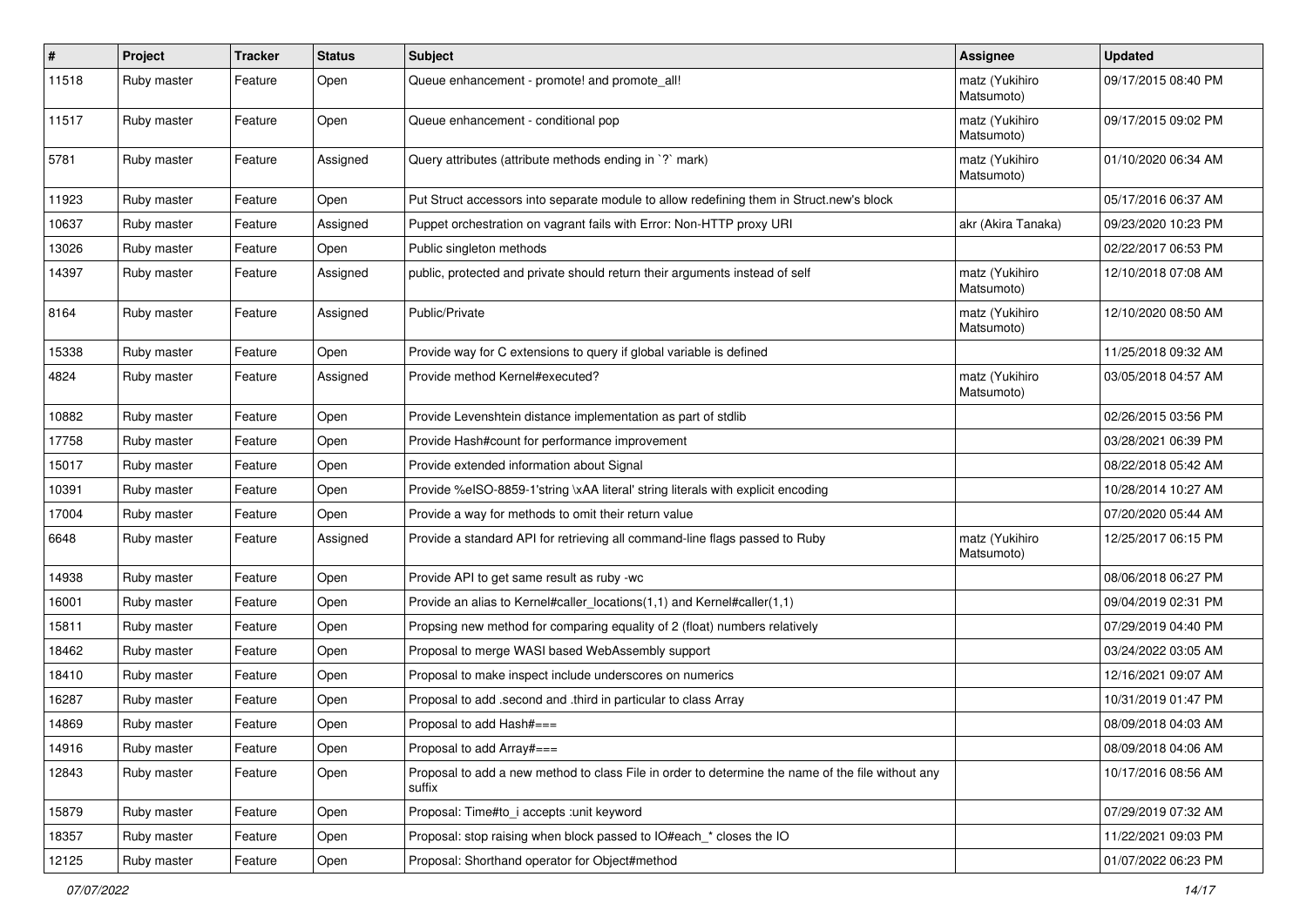| #     | Project     | <b>Tracker</b> | <b>Status</b> | <b>Subject</b>                                                                                                                                            | <b>Assignee</b>              | <b>Updated</b>      |
|-------|-------------|----------------|---------------|-----------------------------------------------------------------------------------------------------------------------------------------------------------|------------------------------|---------------------|
| 16273 | Ruby master | Feature        | Open          | Proposal: Shorthand operator for "#instance_method"                                                                                                       |                              | 01/14/2020 12:24 PM |
| 16341 | Ruby master | Feature        | Open          | Proposal: Set#to_proc and Hash#to_proc                                                                                                                    |                              | 11/12/2019 08:12 PM |
| 17786 | Ruby master | Feature        | Open          | Proposal: new "ends" keyword                                                                                                                              |                              | 04/11/2021 01:40 AM |
| 15580 | Ruby master | Feature        | Open          | Proposal: method addition to class String called .indices (String#indices)                                                                                |                              | 07/29/2020 01:54 AM |
| 11868 | Ruby master | Feature        | Open          | Proposal for RubyVM::InstructionSequence.compile to return an object containing the syntax error<br>information currently written to STDERR               |                              | 04/21/2016 05:49 AM |
| 8271  | Ruby master | Feature        | Assigned      | Proposal for moving to a more visible, formal process for feature requests                                                                                | matz (Yukihiro<br>Matsumoto) | 12/23/2021 11:40 PM |
| 11815 | Ruby master | Feature        | Open          | Proposal for method `Array#difference`                                                                                                                    |                              | 07/20/2020 11:34 PM |
| 11361 | Ruby master | Feature        | Open          | proposal for easy method to nil-guard for generated variable name.                                                                                        |                              | 02/21/2016 12:01 PM |
| 18841 | Ruby master | Feature        | Open          | Proposal: autoload relative                                                                                                                               |                              | 06/19/2022 11:22 PM |
| 17579 | Ruby master | Feature        | Open          | [Proposal] A suggestion for newline-separated shorthand notation, for the creation of Arrays<br>containing strings that may contain '' (space) characters |                              | 01/25/2021 04:33 PM |
| 15864 | Ruby master | Feature        | Open          | Proposal: Add methods to determine if it is an infinite range                                                                                             |                              | 08/22/2019 07:36 AM |
| 10215 | Ruby master | Feature        | Open          | prohibit subclassing for classes without allocator in Ruby                                                                                                |                              | 09/08/2014 07:29 AM |
| 15302 | Ruby master | Feature        | Open          | Proc#with and Proc#by, for partial function application and currying                                                                                      |                              | 11/23/2018 10:16 AM |
| 16461 | Ruby master | Feature        | Assigned      | Proc#using                                                                                                                                                | matz (Yukihiro<br>Matsumoto) | 12/10/2020 09:10 AM |
| 6012  | Ruby master | Feature        | Assigned      | Proc#source location also return the column                                                                                                               | nobu (Nobuyoshi<br>Nakada)   | 02/12/2019 07:49 AM |
| 7082  | Ruby master | Feature        | Open          | Process.kill 0 in windows can return spurious success                                                                                                     |                              | 12/25/2017 06:15 PM |
| 8786  | Ruby master | Feature        | Open          | Process.clock_gettime(:realtime)                                                                                                                          |                              | 08/15/2013 10:33 PM |
| 5007  | Ruby master | Feature        | Assigned      | Proc#call_under: Unifying instance_eval and instance_exec                                                                                                 | matz (Yukihiro<br>Matsumoto) | 04/19/2018 07:57 AM |
| 15477 | Ruby master | Feature        | Open          | Proc#arity returns -1 for composed lambda Procs of known arguments                                                                                        |                              | 03/15/2019 12:39 PM |
| 16752 | Ruby master | Feature        | Open          | :private param for const_set                                                                                                                              |                              | 04/03/2020 12:35 AM |
| 17647 | Ruby master | Feature        | Open          | Print register `r11` on 32-bit ARM Linux                                                                                                                  |                              | 04/30/2021 11:22 AM |
| 18360 | Ruby master | Feature        | Open          | PrettyPrint enhancements                                                                                                                                  |                              | 11/24/2021 12:15 AM |
| 16816 | Ruby master | Feature        | Open          | Prematurely terminated Enumerator should stay terminated                                                                                                  |                              | 04/09/2021 09:24 PM |
| 10343 | Ruby master | Feature        | Open          | Postfix notations for `when` and `else` inside `case` statement                                                                                           |                              | 10/08/2014 05:25 PM |
| 11446 | Ruby master | Feature        | Open          | Possible work around for the requirement to supplying arguments like this: .map(&:method,<br><arguments>)</arguments>                                     |                              | 08/14/2015 04:40 PM |
| 11630 | Ruby master | Feature        | Open          | possibility to serialize Proc or Lambda                                                                                                                   |                              | 11/23/2015 01:34 PM |
| 11700 | Ruby master | Feature        | Open          | positive flags for reverse lookup to socket                                                                                                               |                              | 11/17/2015 02:48 AM |
| 11735 | Ruby master | Feature        | Open          | Porting String#squish and String#squish! from Ruby on Rails' Active Support                                                                               | matz (Yukihiro<br>Matsumoto) | 06/24/2016 08:02 AM |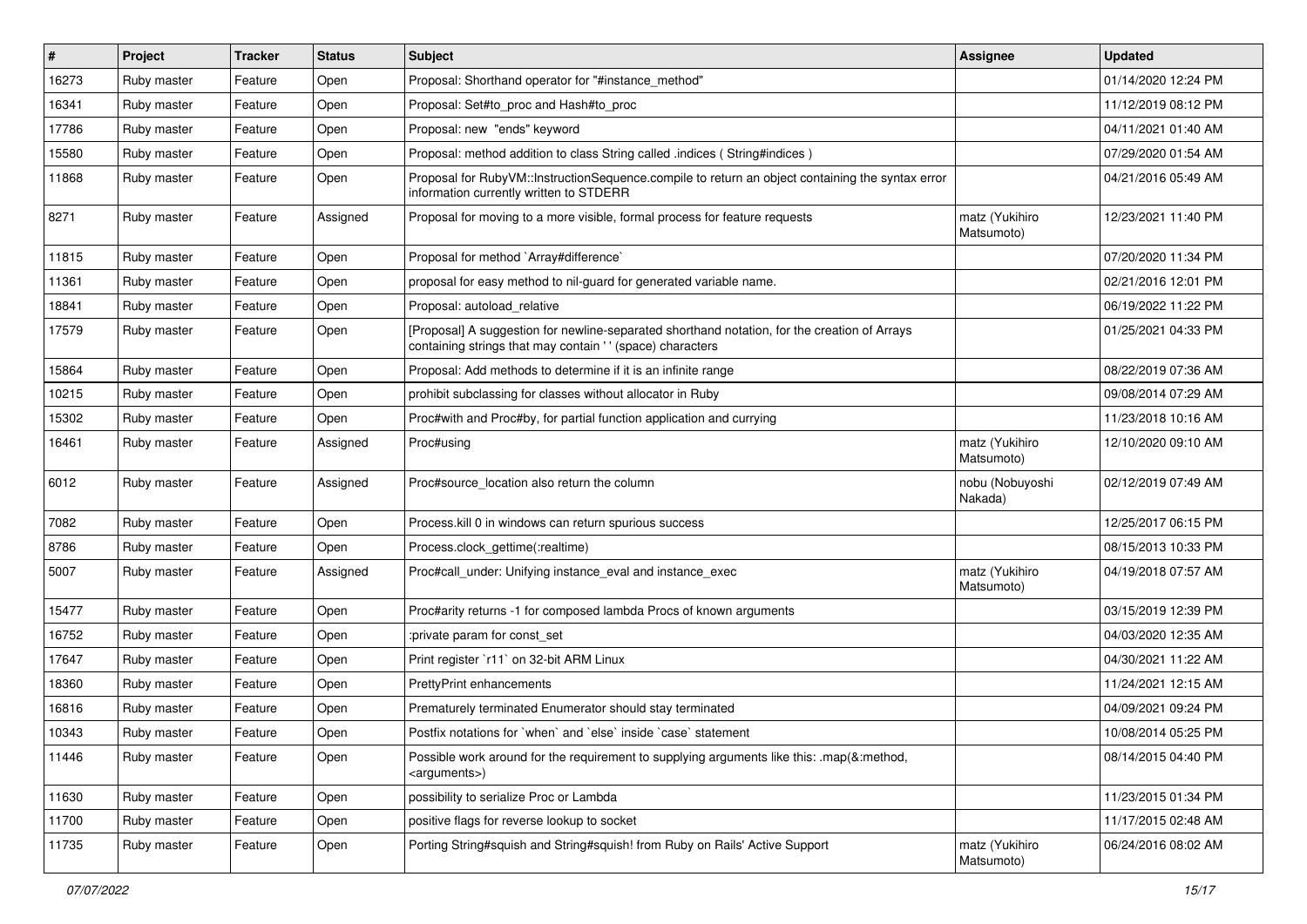| $\vert$ # | Project     | <b>Tracker</b> | <b>Status</b> | <b>Subject</b>                                                                        | <b>Assignee</b>               | <b>Updated</b>      |
|-----------|-------------|----------------|---------------|---------------------------------------------------------------------------------------|-------------------------------|---------------------|
| 9853      | Ruby master | Feature        | Open          | Please consider quoted generation of hash like in %h( foo bar bee blaa )              |                               | 05/19/2014 04:43 PM |
| 12354     | Ruby master | Feature        | Assigned      | PKey::EC Can't output public key pem when private key exists                          | rhenium (Kazuki<br>Yamaguchi) | 07/24/2019 10:57 PM |
| 10308     | Ruby master | Feature        | Open          | Pipes in Ruby                                                                         |                               | 09/30/2014 11:21 PM |
| 14392     | Ruby master | Feature        | Open          | Pipe operator                                                                         |                               | 12/13/2018 09:51 AM |
| 11100     | Ruby master | Feature        | Open          | Permit multiple captures with String[Regexp, ]                                        |                               | 01/24/2016 08:42 AM |
| 15172     | Ruby master | Feature        | Open          | Performance: create method(s) to mimic __builtin_ctz compiler directive functionality |                               | 12/28/2018 05:11 PM |
| 14574     | Ruby master | Feature        | Open          | percent literals and binary encoding strings                                          |                               | 03/04/2018 07:38 AM |
| 18384     | Ruby master | Feature        | Open          | Pattern Match Object                                                                  |                               | 05/07/2022 06:01 PM |
| 16370     | Ruby master | Feature        | Open          | Pattern matching with variable assignment (the priority of `in` operator)             |                               | 11/27/2019 01:55 PM |
| 15918     | Ruby master | Feature        | Open          | Pattern matching for Set                                                              | ktsj (Kazuki Tsujimoto)       | 07/29/2019 08:12 AM |
| 18583     | Ruby master | Feature        | Open          | Pattern-matching: API for custom unpacking strategies?                                |                               | 03/17/2022 01:10 PM |
| 14715     | Ruby master | Feature        | Open          | Pathname#== should compare by #realpath instead of #to_s                              |                               | 08/26/2019 07:38 PM |
| 7412      | Ruby master | Feature        | Assigned      | Pathname#relative_path_from does not support mixed directory separators on windows    | akr (Akira Tanaka)            | 01/05/2018 09:00 PM |
| 10370     | Ruby master | Feature        | Open          | [PATCH] We don't need to check whether rb_block_call exists                           |                               | 01/29/2019 06:46 PM |
| 11634     | Ruby master | Feature        | Open          | [PATCH] variable.c (rb_global_tbl): convert to id_table                               |                               | 10/29/2015 08:11 PM |
| 11299     | Ruby master | Feature        | Open          | [PATCH] use Array instead of custom struct for generic ivars                          | normalperson (Eric<br>Wong)   | 06/24/2015 12:38 AM |
| 15350     | Ruby master | Feature        | Open          | [PATCH] thread_sync.c (queue_sleep): remove deadlock checking                         |                               | 12/05/2018 08:42 AM |
| 14851     | Ruby master | Feature        | Open          | [PATCH] thread_pthread.c: remove non-sleepy timer thread implementation               |                               | 07/19/2021 05:23 AM |
| 13514     | Ruby master | Feature        | Open          | [PATCH] thread_pthread.c (native_sleep): preserve old unblock function                |                               | 07/27/2021 11:41 AM |
| 15239     | Ruby master | Feature        | Assigned      | [patch] test-spec win32ole                                                            | suke (Masaki Suketa)          | 12/29/2019 01:04 PM |
| 14759     | Ruby master | Feature        | Open          | [PATCH] set M_ARENA_MAX for glibc malloc                                              |                               | 03/15/2019 06:54 AM |
| 2294      | Ruby master | Feature        | Assigned      | [PATCH] ruby_bind_stack() to embed Ruby in coroutine                                  | ko1 (Koichi Sasada)           | 01/05/2018 09:00 PM |
| 10459     | Ruby master | Feature        | Assigned      | [PATCH] rfc3339 method for Time                                                       | akr (Akira Tanaka)            | 05/21/2015 08:14 AM |
| 14153     | Ruby master | Feature        | Open          | [PATCH] resurrection of # -*- warn_past_scope: true -*-                               |                               | 12/26/2017 08:53 AM |
| 11710     | Ruby master | Feature        | Open          | [PATCH] Replace Set#merge with Set#merge! and make Set#merge non-mutating.            | knu (Akinori MUSHA)           | 11/18/2015 07:28 PM |
| 13245     | Ruby master | Feature        | Open          | [PATCH] reject inter-thread TLS modification                                          |                               | 09/12/2017 12:54 PM |
| 11796     | Ruby master | Feature        | Open          | [PATCH] Refactor reduce call get_stat()                                               |                               | 12/09/2015 02:33 PM |
| 11431     | Ruby master | Feature        | Open          | [PATCH] rb_parser_compile_*: remove volatile arg                                      |                               | 07/27/2021 07:27 AM |
| 13103     | Ruby master | Feature        | Open          | [PATCH] random.c: use "__NR_" syscall prefix on Linux (instead of "SYS_")             |                               | 01/11/2017 10:51 PM |
| 10423     | Ruby master | Feature        | Open          | [PATCH] opt str lit*: avoid literal string allocations                                | ko1 (Koichi Sasada)           | 01/05/2018 09:01 PM |
| 8460      | Ruby master | Feature        | Assigned      | PATCH: optparse: add keep_unknown option                                              | nobu (Nobuyoshi<br>Nakada)    | 05/27/2021 10:07 PM |